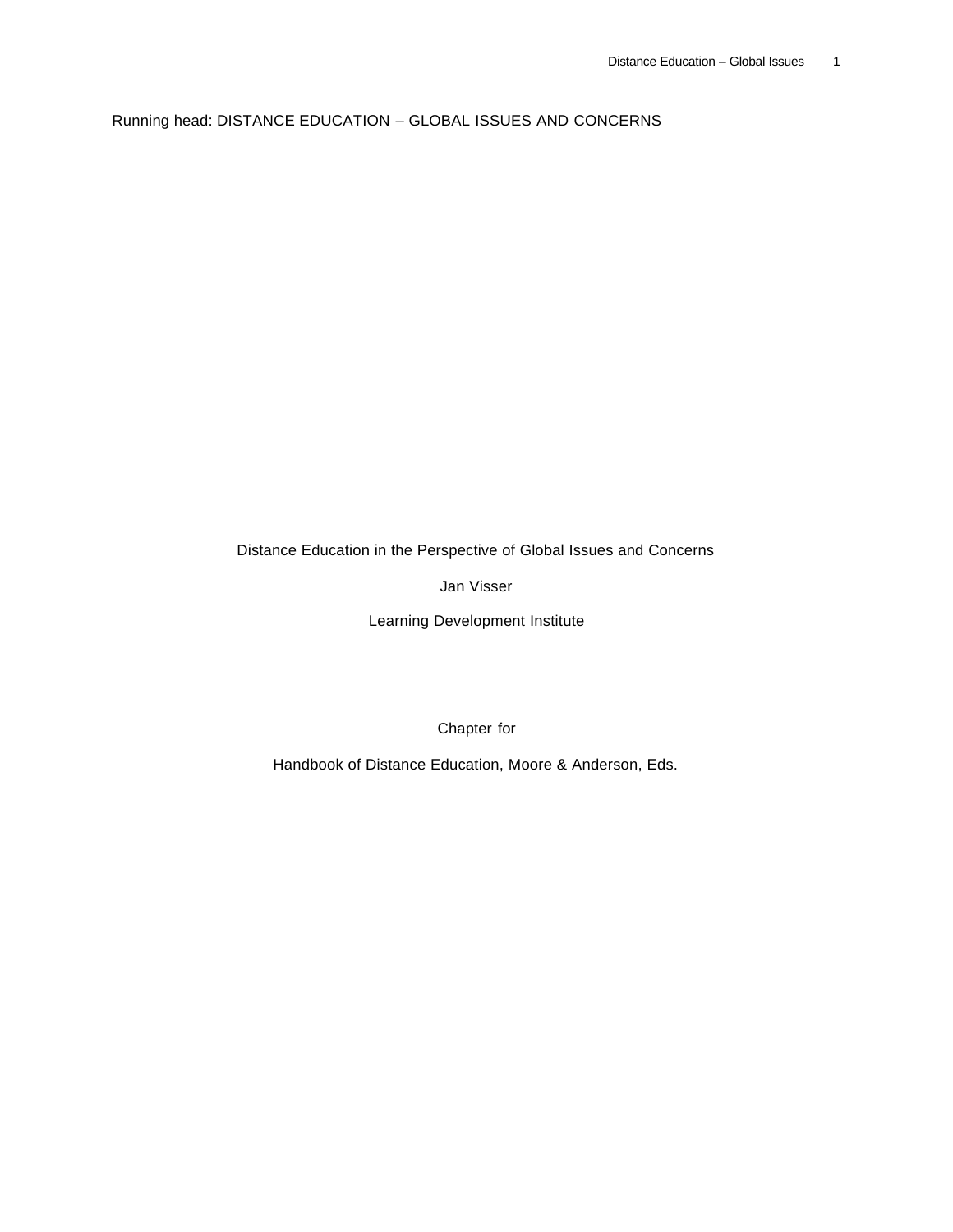# **DISTANCE EDUCATION IN THE PERSPECTIVE OF GLOBAL ISSUES AND CONCERNS**

Jan Visser<sup>1</sup>

### **International Development: The Broad Context**

 $\overline{a}$ 

The history of international development is more than 50 years old. The origin of its prehistory may be located hundreds of years earlier, when the efforts of navigators and new conceptualizations by scientists started changing our idea of the world and of our place within it (e.g. Boorstin, 1985; Koestler, 1959). Those who had the economic power and who therefore had access to the technology of the day, discovered that they were not alone in the world and that other peoples – for a long time seen as essentially different and invariably inferior – co-inhabited the planet. Different forms of cohabitation, often of an exploitative nature, emerged in the process of colonization that followed. That period came to an end during the third quarter of the last century. The movement towards emancipation and decolonization, largely driven by the formerly oppressed, led to the recognition among those who eventually relinquished power that not everything in the world was right. In fact, it brought to the forefront that there were great inequalities that conflicted with long held moral convictions – convictions that had, until then, been solely applied (and even then only partially) to the societies to which those who held the

 $1$  The author is founder and president of the Learning Development Institute (LDI). He is also the former director for Learning Without Frontiers (LWF) at UNESCO (United Nations Educational, Scientific and Cultural Organization). Information about LDI and LWF is available online at http://www.learndev.org and

http://www.unesco.org/education/lwf/, respectively. This chapter is written against the backdrop of the author's involvement in the development of distance education in Africa and elsewhere since the early nineteen-seventies as well as his later involvement in broadening the scope of such pursuits in the context of LWF and LDI. Any opinions expressed in this chapter are entirely those of the author and do not necessarily reflect official policy of UNESCO or the Learning Development Institute.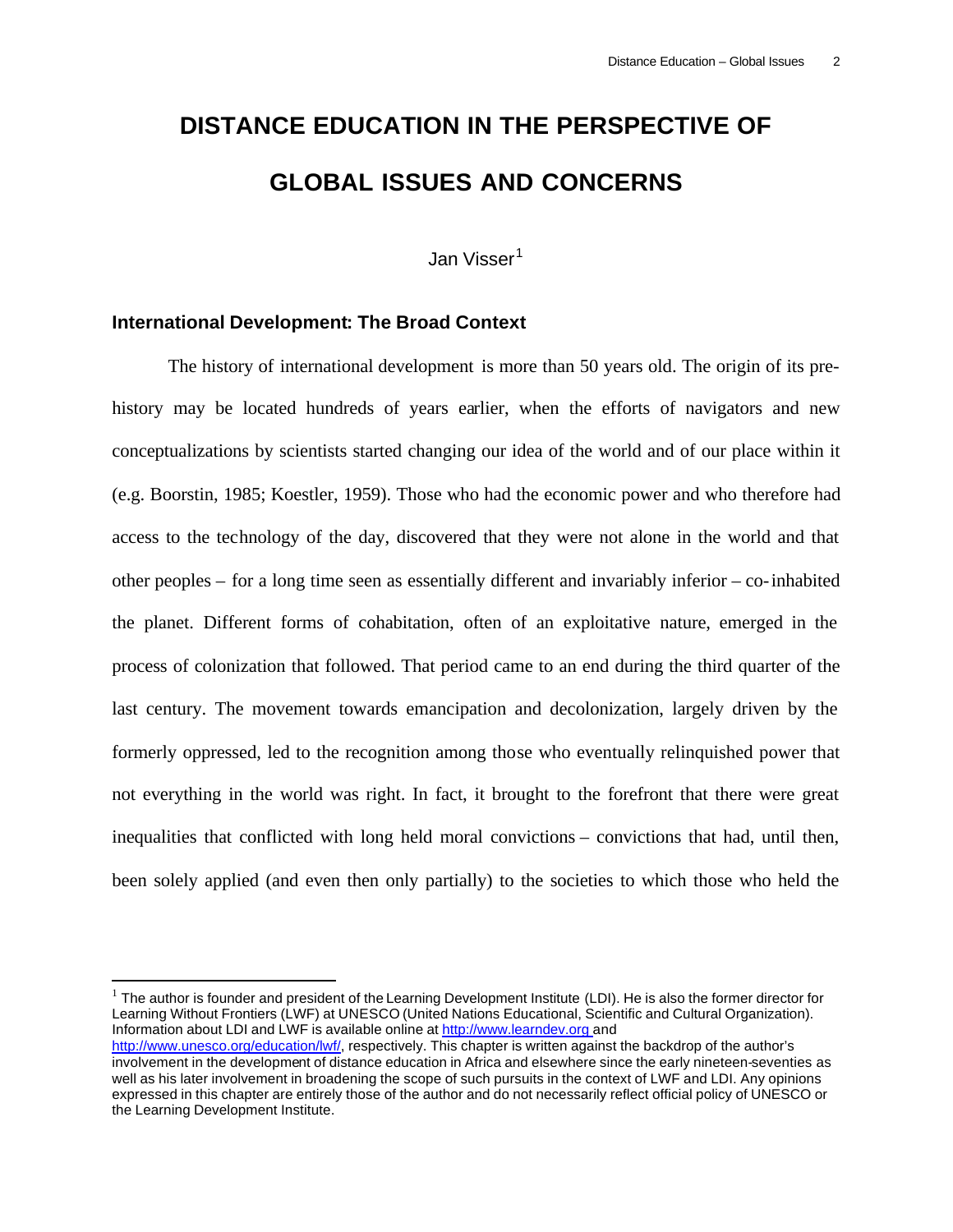convictions pertained. Such inequalities, it was realized, were immoral and they threatened stability. A new world order was called for.

Initial ideas about development focused on technology transfer. The world was seen as polarized between developed and underdeveloped nations (terms that were later replaced by industrialized and developing nations). The rationale underlying the development philosophy was a simple one: Those parts of the world that saw themselves as developed had little to learn from those that were in need of development; contrariwise, the developed nations felt the obligation to share their knowledge and skills with those whose different state of development was assumed to have been the consequence of the lack of such knowledge and skills. In other words, there was a formidable urge on the part of some to teach and an assumed great need on the part of hundreds of millions of others to learn. While the development discourse reflecting this philosophy has become more nuanced over the decades, much of its basic assumptions are still very much alive.

The above general context is provided as a backdrop for the discussion in this chapter of the development of distance education as a contributing factor to building a better world. Within that perspective, the following four statements are offered as an advance organizer for thinking the issue through:

- 1) The development effort undertaken over the past half century has, to a considerable extent, focused on creating and improving education systems, modeled after the education systems of the industrialized West.
- 2) The extent of the educational needs (defined as implied by the previous statement) in developing nations has been so enormous – compared to the available resources – that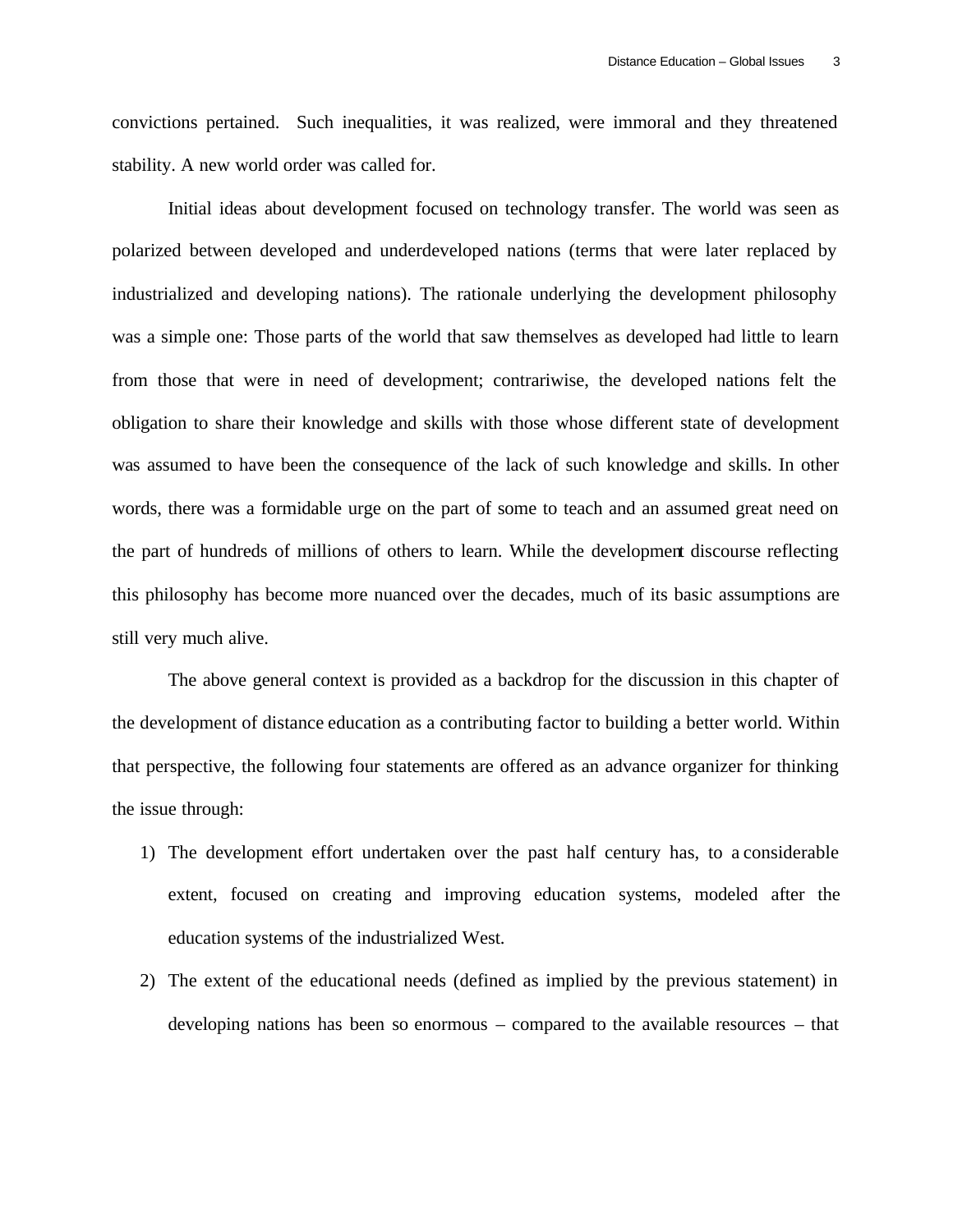traditional modalities to meet those needs could not be but insufficient. The search for alternatives, including distance education, was a natural consequence of this recognition.

- 3) The visions underlying the concepts of development and education have a tendency towards explaining the world, its history, and the possibilities to shape its future, in linear terms. They are also based on the assumed superiority of the knowledge systems of the so-called developed world over so-called local or indigenous knowledge systems. The short history of international development of the past half century justifies questioning the validity of those visions.
- 4) The global issues and concerns prevailing at the time when the international development effort took off were still limited in scope and biased towards the problems that had thrown the world into turmoil during the late nineteen-thirties and early nineteen-forties. It took another half century to discover that the world was infinitely more complex than we had ever thought. A more comprehensive picture of global issues and concerns has started to emerge during the last decade of the twentieth century, but we are far from having a handle on how to deal with the implications of those issues from a learning point of view.

## **Scope of This Chapter**

This chapter looks at the role of distance education in the perspective of global issues and concerns. This topic normally receives little – if any – attention in the literature of the field. Yet, as I shall argue, it is closely linked to the very reasons why distance education became an important dimension of the international development agenda. I shall particularly focus on the discrepancy between the established practice of distance education and the overriding purposes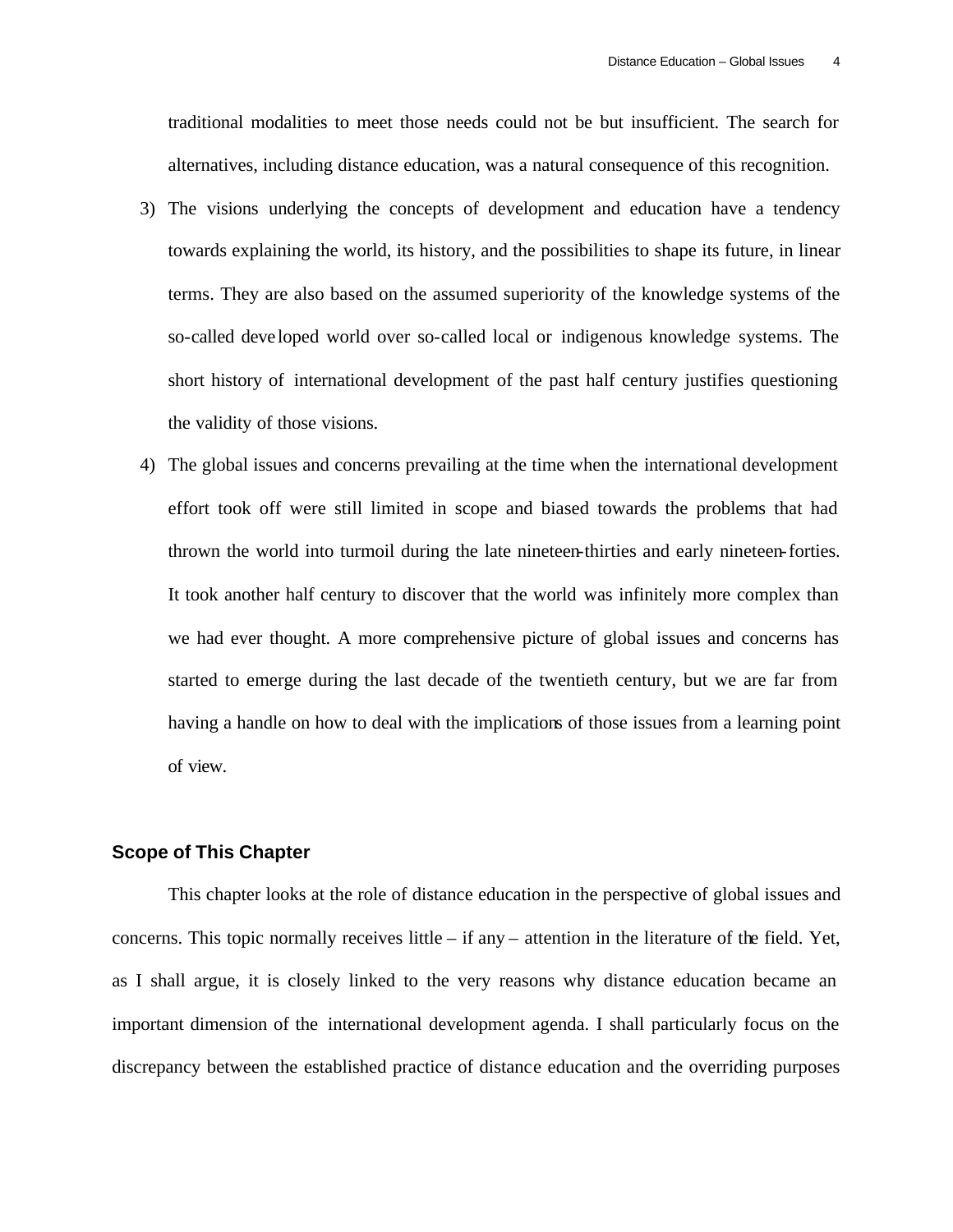for educational development. This will then lead to a critique of the field as it currently stands. It should be noted, though, that such a critique is equally valid for most other aspects of educational development.

The critique of distance education in the above respect is linked to the larger question of the meaning of learning. After an analysis of the development of distance education in the next two sections, I shall therefore elaborate on the need to revisit the meaning of learning as it relates to the demands of our time. Having done so will allow holding current perceptions of distance education against the light of an enhanced vision of learning. This, in turn, will lead to recommendations about what to emphasize and what to de-emphasize in developing the field further.

## **Taking a Closer Look at the Problem**

The development of distance education globally, and particularly in the developing world, has largely been driven by the desire to overcome the shortcomings of established systems of schooling. The literature of the period when distance education started to position itself as a serious alternative to or complement of school-based offerings, would often do so by contrasting distance education – or, as it used to be called, correspondence education and, in some other cases, radio or TV education – with what was seen as traditional or conventional education (e.g. Edström, Erdos & Prosser, Eds., 1970; Erdos, R. F., 1967; Faure *et al.*, 1972; Perraton, Ed., 1976; Young, Perraton, Jenkins & Dodds, 1980).

Different considerations motivated the emergence of distance education as a significant alternative. There was in the first place the growing awareness of the injustice inherent in the fact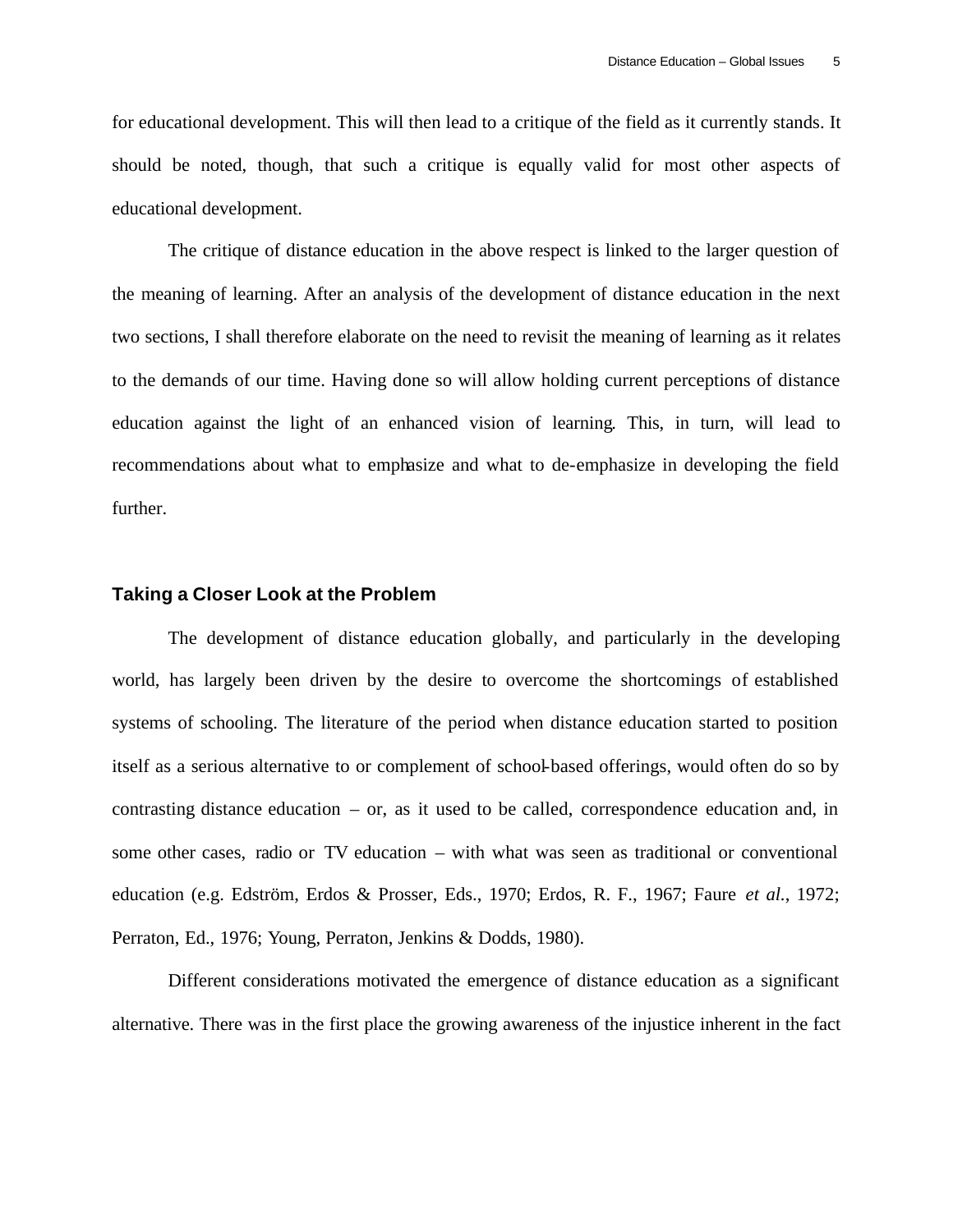that a large proportion of the world's population was deprived of the opportunities to learn, as offered by schools, that were commonly available to everyone in other parts of the world.

At the same time there was the expectation that "new media" would usher in an era of until then unimagined possibilities to overcome the barriers of the past. In an address to the State Department on 20 August 1971, Arthur C. Clarke expressed it this way: "The emerging countries of what is called the Third World may need rockets and satellites much more desperately than the advanced nations which built them. Swords into ploughshares is an obsolete metaphor; we can now turn missiles into blackboards" (Clarke, 1992, p.208).

Hope and vision were accompanied by the desire to gather evidence in support of the claims that media, and the instructional design principles underlying their use, could indeed help to overcome the formidable obstacles faced by educational leaders and planners in developing countries. Most notable perhaps in that context was a worldwide research project undertaken by UNESCO's International Institute for Educational Planning in 1965 and 1966 under the leadership of Wilbur Schramm, resulting in the landmark publication of three volumes on "New media in action: Case studies for planners" and a companion volume on "The new media: Memo to educational planners" (UNESCO: International Institute for Educational Planning, 1967a & 1967b). Other prominent sources that reflect the thinking of that time regarding the use of media for educational purposes are Schramm's (1977) "Big media, little media," Jamison  $\&$ McAnany's (1978) "Radio for education and development," and Jamison, Klees & Wells's (1978) "The costs of educational media: Guidelines for planning and evaluation."

At the same time that the media started to position themselves as a challenging opportunity to solve the educational problems of the developing nations, the instructional design field was coming of age with such classics as Gagné's "The conditions of learning" (first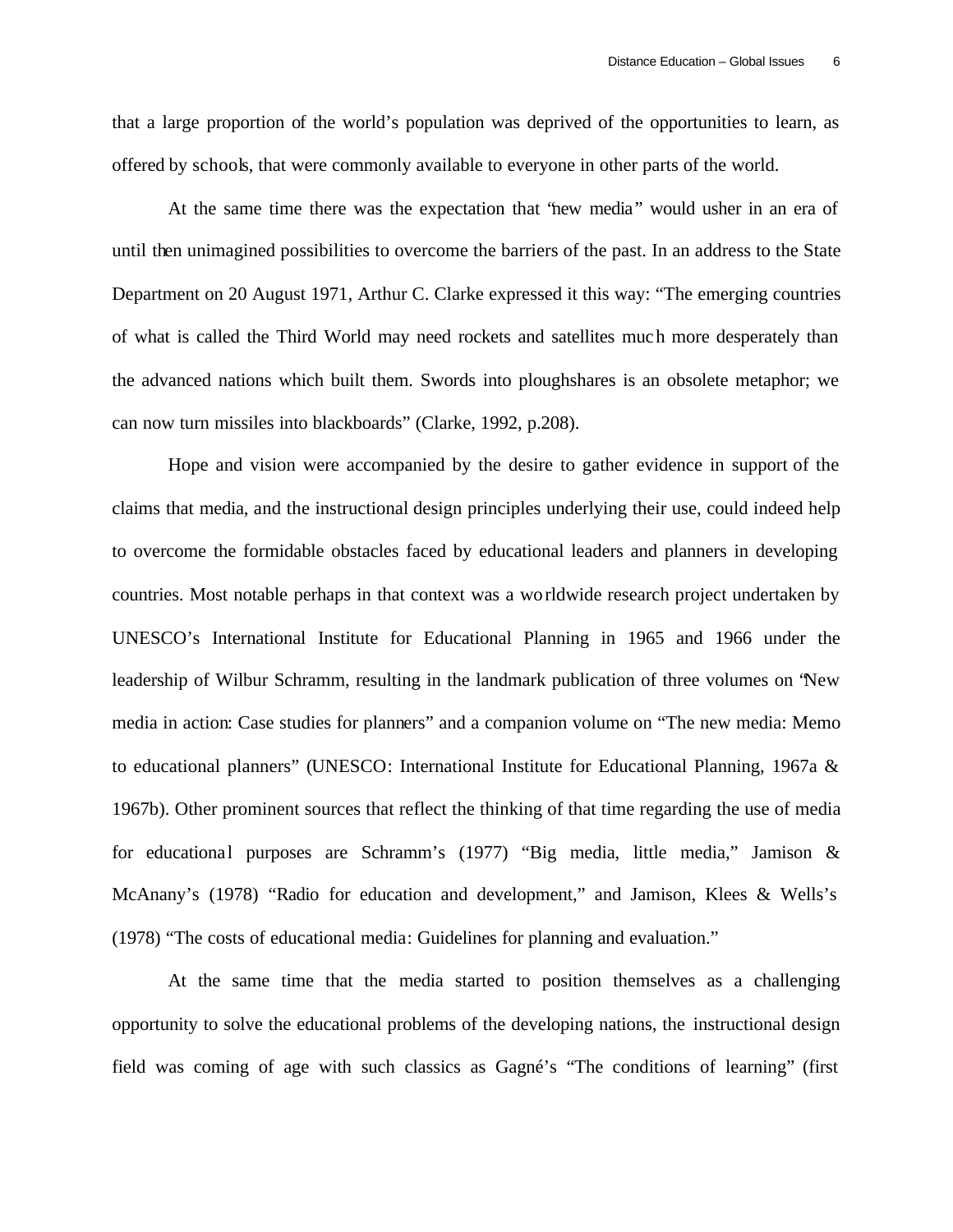published in 1965) and Gagné and Briggs's "Principles of instructional design" (first published in 1974), giving confidence that the process of making people learn and ensuring that their learning achievements would match their originally identified learning needs was one that could be controlled in the first place as well as managed within a considerably wider range of parameters than those traditionally considered. Particularly, it was found that that process was not necessarily or exclusively dependent on a human facilitator.

All the above factors taken together provided a powerful reason to search for the solution of the world's educational problems in settings beyond those of the conventional schooling practice. Naturally, it also raised questions as to whether any of the contemplated alternatives to traditional schooling would be better, or worse, or at least equally good as what they were supposed to replace or complement.

The inadequacy of the traditional education provision is usually referred to in sources such as those mentioned earlier on, in two respects. The most obvious shortcoming, then as well as now, is that traditional schooling systems cater for only a limited part of the audience they are supposed to serve, resulting in great inequity among the inhabitants of our planet in how they are allowed to see themselves and act as participants in a world that is larger than their immediate environment. It led Julian Huxley, Executive Secretary of the Preparatory Commission for UNESCO in 1946, later UNESCO's first Director-General, to consider that "Where half the people of the world are denied the elementary freedom which consists in the ability to read and write, there lacks something of the basic unity and basic justice which the United Nations are pledged together to further" (cited in UNESCO, 2000, p. 27). While Huxley recognized that various factors are responsible for such inequity, he saw what was then called "Fundamental Education" (p. 27) as an essential contributing factor to "the wider and fuller human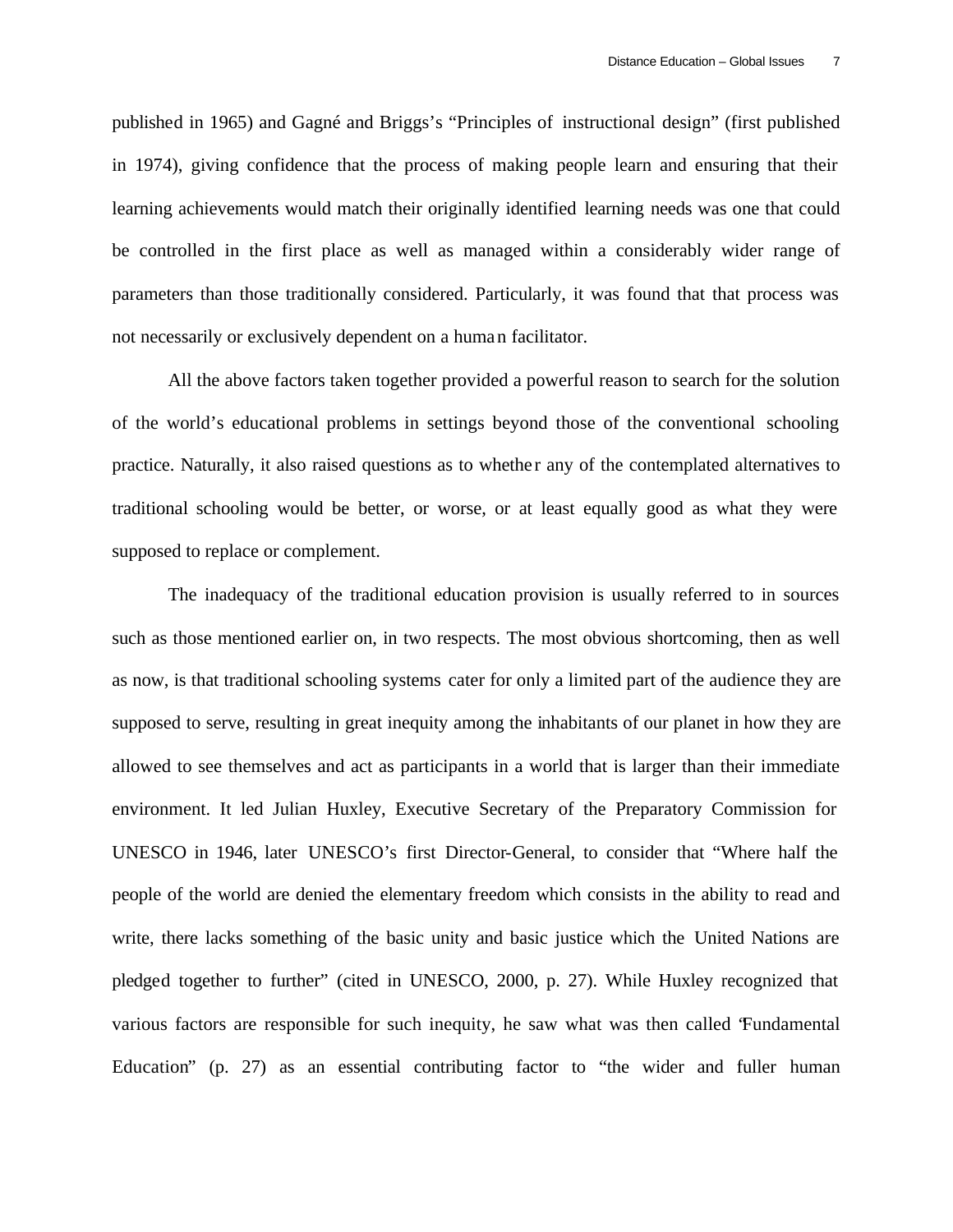understanding to which UNESCO is dedicated" (p. 27). The problem referred to by Huxley is far from over. According to figures in the latest issue of the World Education Report (UNESCO, 2000) the world total of illiterates still stands at 875 million, i.e. a very significant proportion of the six billion inhabitants of our planet, and the number of children in the primary-school-age who do not go to school continues to be of the order of magnitude of one hundred million.

However, access to learning opportunities was not the only problem. The other major shortcoming of the schooling system, recognized in at least part of the literature referred to earlier (e.g. Faure *et al.*, 1972; Young, Perraton, Jenkins & Dodds, 1980), had and has to do with the schooling tradition itself, particularly as regards the kind of learning it instills in students, the social consequences of expectations generated by the school, and the often poor relevance of what is being learnt for those who learn as well as for the development context they are part of.

The former of the two deficits is of great concern to humanity in the context of the fundamental human right to education. That right is specified in Article 26 of the Universal Declaration of Human Rights. The World Education Report 2000 (UNESCO, 2000) gives ample coverage of how that right and its implications have been perceived and discussed since the Declaration was adopted and proclaimed by the General Assembly of the United Nations on December 10, 1948.

It is important in the context of this chapter that the Declaration clearly links education to the overriding purpose

## **Article 26**

- 1) Everyone has a right to education. Education shall be free, at least in the elementary and fundamental stages. Elementary education shall be compulsory. Technical and professional education shall be made generally available and higher education shall be equally accessible to all on the basis of merit.
- 2) Education shall be directed to the full development of the human personality and to the strengthening of respect for human rights and fundamental freedoms. It shall promote understanding, tolerance and friendship among all nations, racial or religious groups, and shall further the activities of the United Nations for the maintenance of peace.

From: Universal Declaration of Human Rights (1948; cited in UNESCO, 2000)

that it should lead to "the full development of the human personality and to the strengthening of respect for human rights and fundamental freedoms" (cited in UNESCO, 2000, p. 16).

<sup>3)</sup> Parents have a prior right to choose the kind of education that shall be given to their children.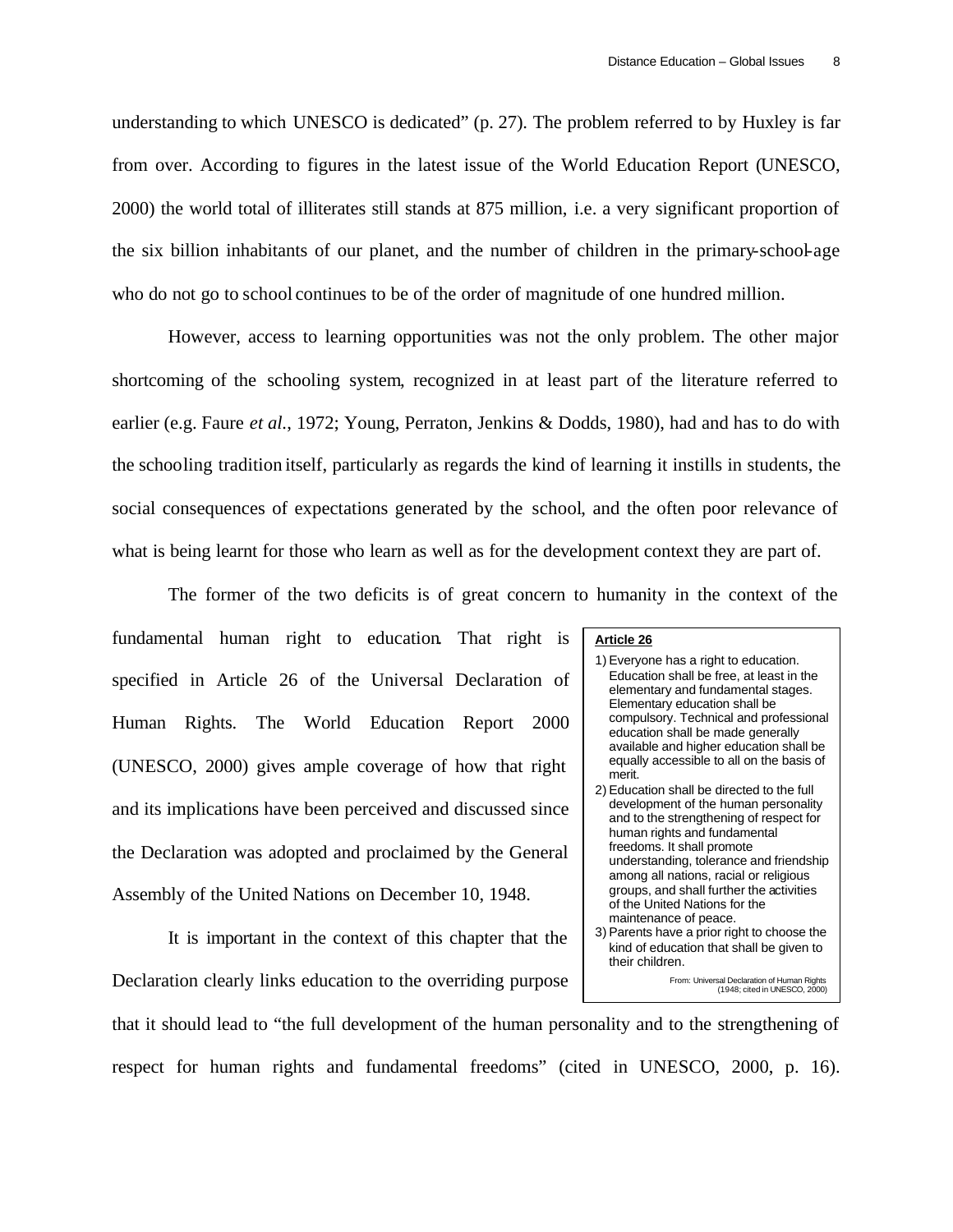Education, in the view of the Declaration, particularly its second paragraph, therefore transcends the mere concern with the acquisition of particular skills and pieces of knowledge, relating it to the human ability to live in harmony with oneself, one's environment and one's fellow human beings. Consequently, the deficit of the school system should not be interpreted solely in terms of the lack of opportunity to acquire such competencies as the ability to read and write, but rather in terms of how such, and other, abilities "promote understanding, tolerance and friendship among all nations, racial and religious groups,...and the maintenance of peace" (p. 16).

In so far as distance education is seen as a way of overcoming the shortcomings of the school systems, it should, at least in the context of a discussion of the human right to education, be judged by these same standards. In other words, the primary question to be asked is not how the development of distance education has contributed to improved access to and participation in education, and at what cost this was achieved. Rather, the question should be: Does distance education contribute to a better world? Put this way, the question also includes concerns that pertain to the second major area identified above, the one that motivated the distance education field to see itself as an opportunity, not only to open up possibilities for learning to the as yet unreached, but equally to do so in ways that would be responsive to que stions about the purposes of education and the meaning of learning, as well as, in that context, the critique of the existing schooling tradition.

### **Means or End?**

Article 26 of the Universal Declaration of Human Rights represents a rare instance in the development of international discourse in the area of educational policy where an unequivocal reference is made to the purposes of education beyond the scope of particular content concerns.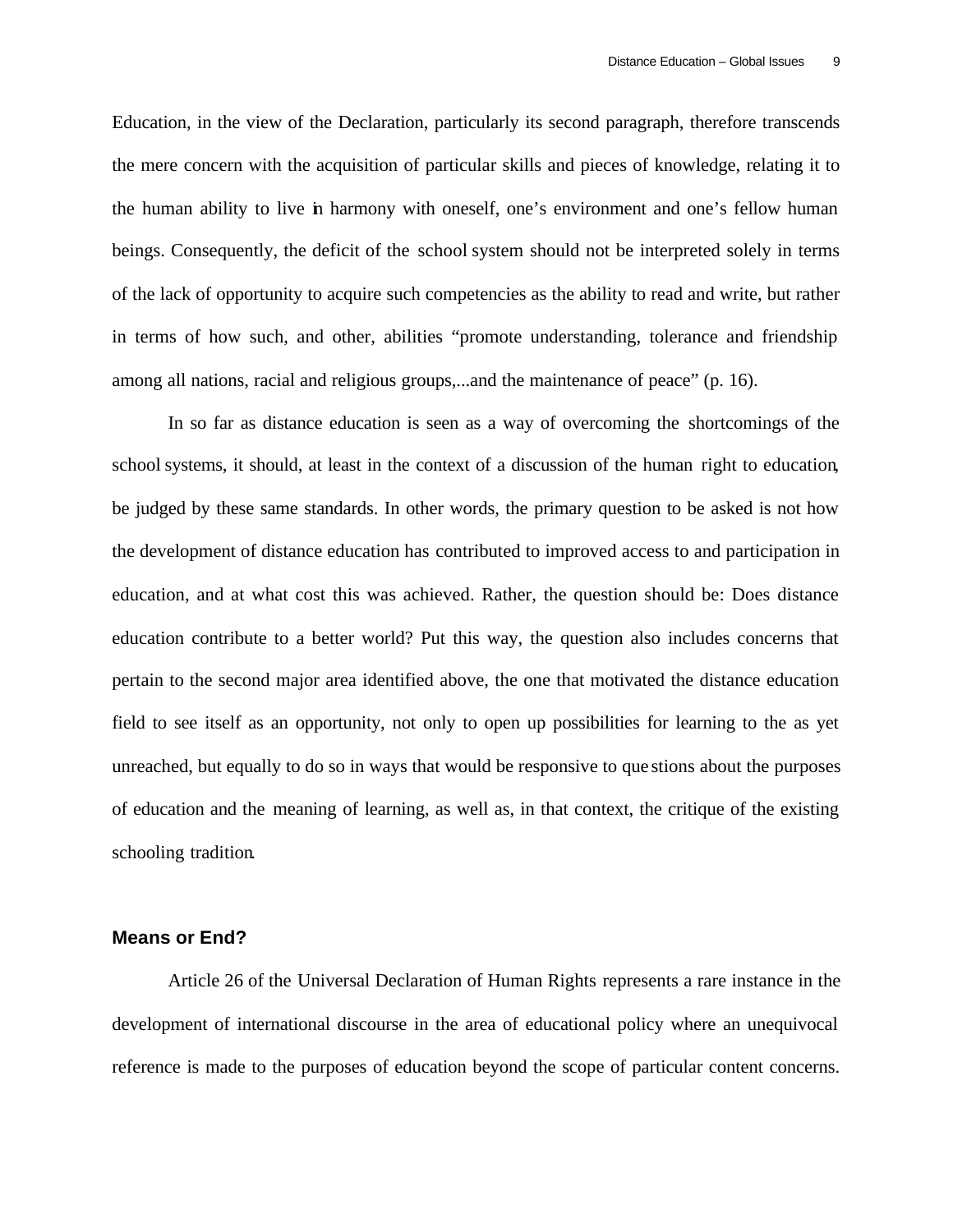It clearly advances the perspective that education is not an end in itself but rather a means towards how we, as humans, collectively shape the ways in which we socially organize ourselves, live together, and share the resources of our planet. The terms in which that perspective is formulated reflect the concerns of the post-World War II era, when the Declaration was drafted. The ensuing debate and subsequent international frameworks developed over the past half century have both consolidated, strengthened and expanded the original vision of Article 26, allowing it to evolve and become responsive to global concerns, in addition to the original ones, that are now felt to be essential for a stable and harmonious world order. Sustainable development and the eradication of poverty are but two of the global concerns that were not originally expressed in an explicit way in Article 26 but that have since become recognized as key issues.

Particularly the last decade of the past century has seen a renewed interest in and discussion of the purposes of education in the context of global issues and concerns. Those issues and concerns have to do with such matters as our fragile environment; the growth of the world population; our ability to interfere technologically and scientifically with who we are; the depletion of the world's resources; the advancement of peace, not as the mere absence of war, but as a culture, a set of values, attitudes, traditions, modes of behavior and ways of life (United Nations, 1999); as well as the impact of pandemic diseases. An impressive range of world conferences – the World Education Report 2000 (UNESCO, 2000) mentions 15 of them, starting with the World Conference on Education for All in Jomtien, Thailand in 1990 and ending with the World Science Conference in Budapest, Hungary in 1999 – has helped to put the crucial issues of our time on the agenda of the international community, while seeking to understand how education can contribute to addressing them. Two major UNESCO reports produced during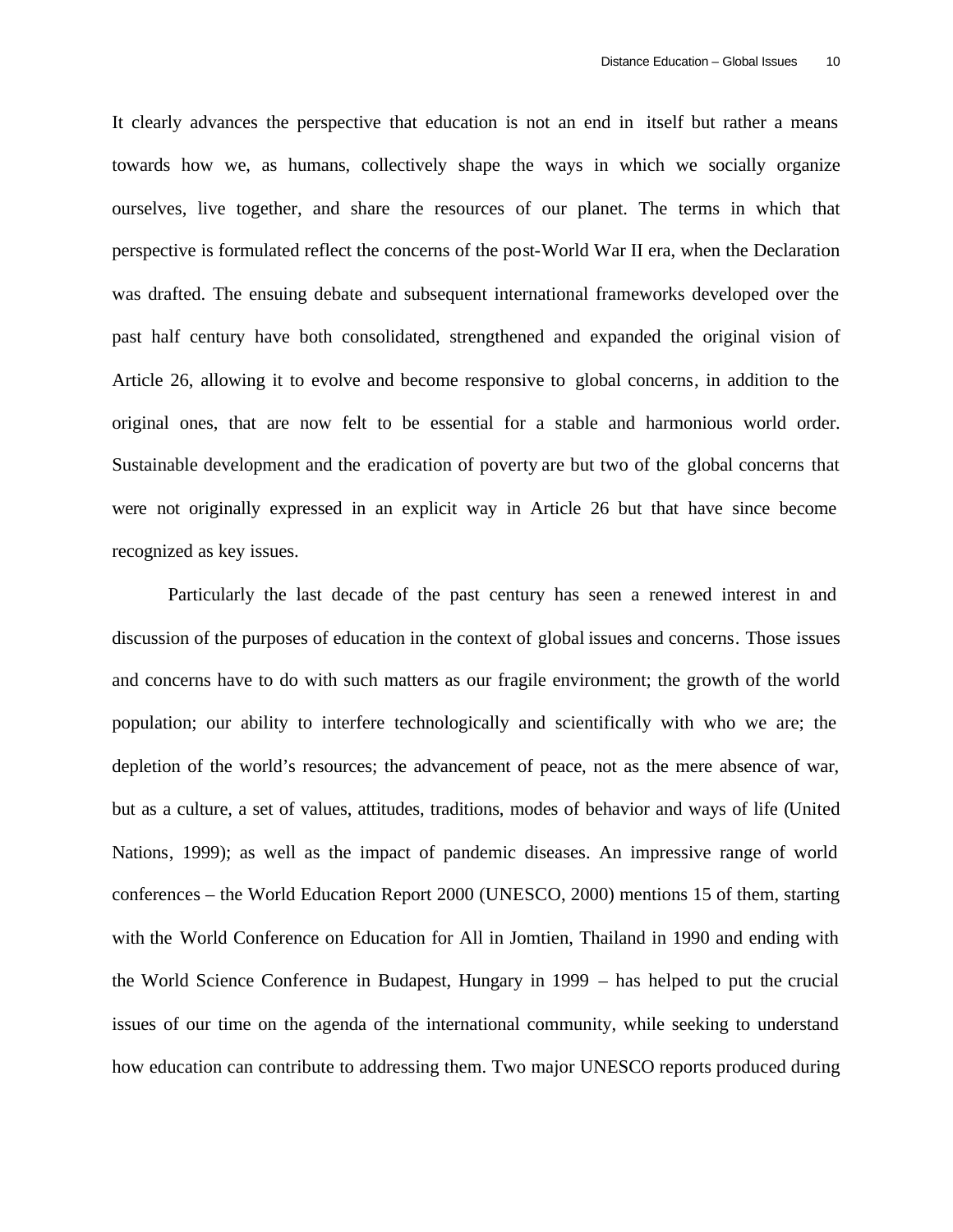the nineteen-nineties – "Education, The treasure within" (Delors *et al.*, 1996) and "Our creative diversity" (Pérez de Cuéllar *et al*., 1996) – should be seen in the same light.

The recent renewed attention to the overriding purposes of education should come as no surprise. For the first time in several million years of hominid development, the human species faces challenges of an order of magnitude it has never had to deal with before. I have argued elsewhere (J. Visser, 2001), drawing also on the views of authors such as Koestler (1989/1967), Pais (1997) and Sakaiya (1991), how these challenges are part of a context of change patterns that are unique for our times and markedly different from those that characterized the human condition a mere couple of decades ago. They require human beings to be able to function in entirely unpredictable situations. Lederman (1999, April) thus calls for schools to

look across all disciplines, across the knowledge base of the sciences, across the wisdom of the humanities, the verities and explorations of the arts, for the ingredients that will enable our students to continually interact with a world in change, with the imminence of changes bringing essentially unforeseeable consequences.

It needs no arguing that, by extension, the same rationale should apply to any alternative to the school, such as distance education systems that are being put into place to overcome the shortcomings of the school. However, it would be a mistake to look at the school, and its alternatives, as a panacea for the complex set of problems referred to above or to look at it in isolation. Schooling is not the same as learning. Schooling plays a role, and it can play a much more useful and effective role if it were profoundly reconceptualized, but that role is limited and relative to the role played by other factors that condition the learning environment at large. To appreciate the relative importance of the schooling tradition –including how that tradition is reflected in the practice of distance education  $-$  as well as to critically do away with those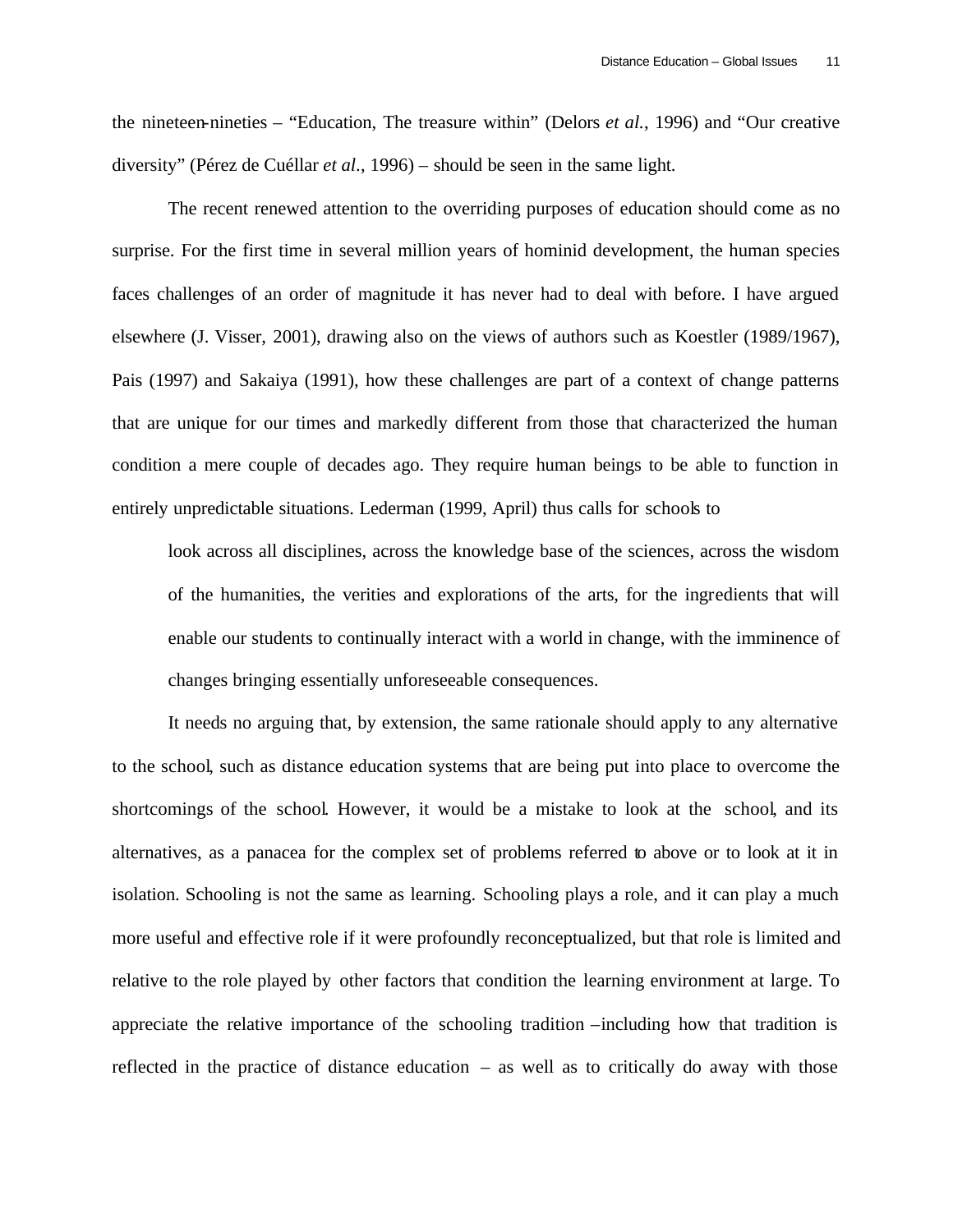elements of the tradition that violate the attainment of agreed purposes, we must first develop a more comprehensive picture of what learning is.

### **Learning: The Comprehensive Picture**

One of the greatest impediments to the development of a learning society is the difficulty we all have to liberate ourselves from the preconceptions about learning with which we grew up. This point was brought home in a series of transdisciplinary debates, promoted and conducted under the auspices of UNESCO and the Learning Development Institute. The first of these debates took place under the title "Overcoming the Underdevelopment of Learning" at the Annual Meeting of the American Educational Research Association (AERA) in Montreal, Canada in 1999 (J. Visser *et al.*, 1999). It was followed by a workshop with diverse inputs at the National Convention of the Association for Educational Communications and Technology (AECT) in Long Beach, CA, in February 2000, and a Presidential Session on "In Search of the Meaning of Learning" at the subsequent International Conference of the AECT in Denver, CO, in October 2000. The latter debate, as reflected in the papers and statements that were generated through it, is available on the World Wide Web site of the Learning Development Institute (Meaning of Learning [MOL] project, n.d.).

Further insight can be derived through disciplined inquiry into learning as perceived by those who learn. Such inquiry typically focuses on the entire human being or on the activity of an entire collaborative entity in a cultural-historical perspective. It thus involves units of analysis whose order of magnitude by far transcends the habitual research perspective, which tends to focus on learning tasks that are narrowly defined in scope and time and that may involve only very specific learning behaviors assumed to be undertaken by isolated individuals. (A similar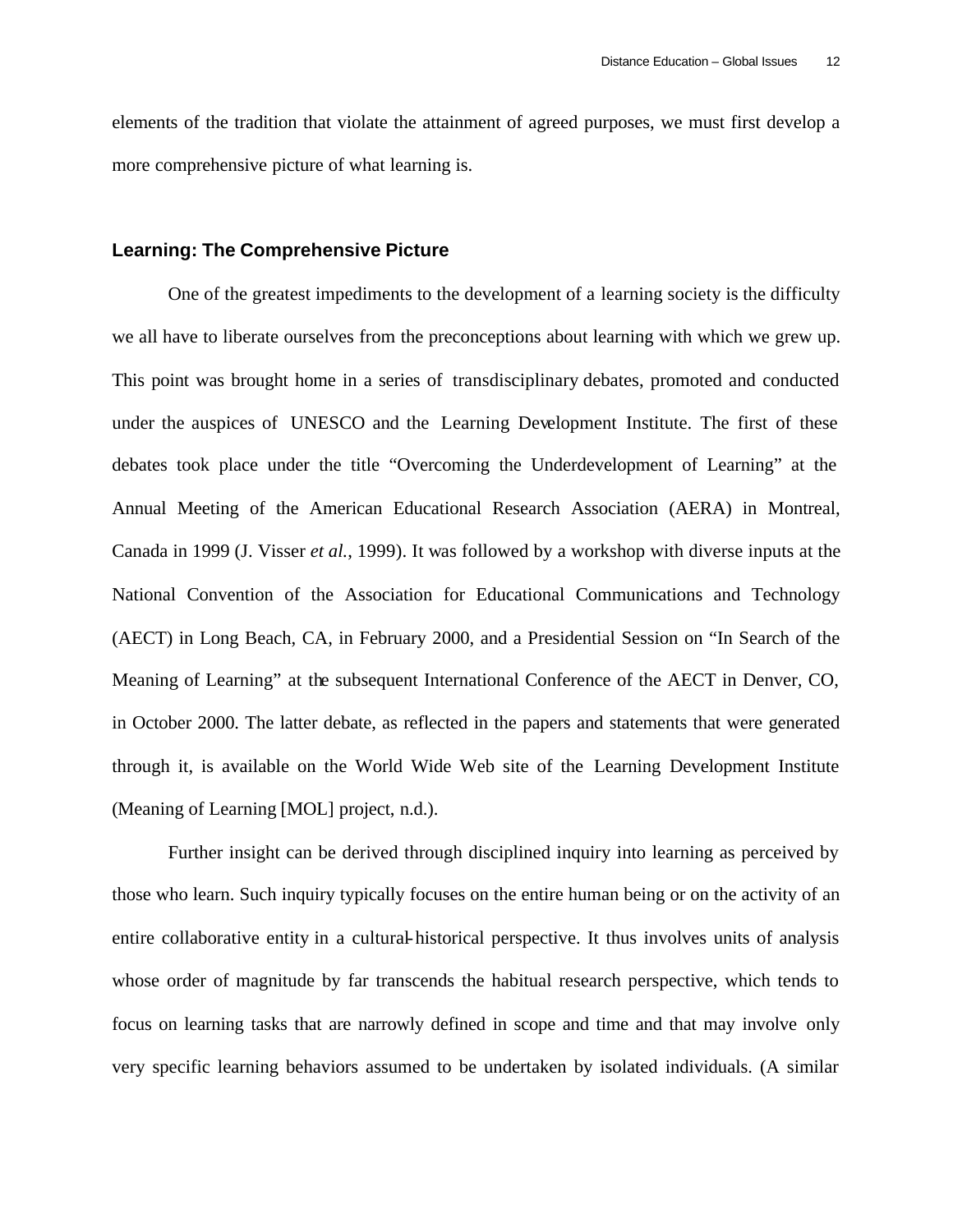point is made by Cole, 1991, regarding the need to redefine the unit of analysis in the study of socially shared cognitions). Research such as referred to above, was recently reported by Y. L. Visser and J. Visser (2000) in their analysis of so-called learning stories. That research focused on the perceptions about learning from the perspective of individuals. John-Steiner (2000) went beyond the individual level, making the collaborative team or partnership the unit of analysis, in her study of creative collaboration.

The preliminary results reported by Y. L. Visser and J. Visser (2000) indicate that the advance towards meaningful learning should focus on:

- The development of felt ownership of knowledge.
- The emotional integration of any particular learning experience in an individual's perceived lifespan development.
- The generative nature of learning.
- The real-life context as the natural habitat for learning.
- The interaction with the learning of others as a basis for one's own learning.
- The power of learning to turn negative self-perceptions into positive ones.
- The discovery of persistence as a strategy to manage life's challenges.

Such learning was found to be particularly facilitated when initially negative conditions could be transformed into positive challenges; when role models were present or emotionally significant support was available in the environment of the learner; or when there were opportunitie s for independent exploration of one's learning and metacognition.

Much in the analysis of the above-referred individual learning stories points towards the importance of context, particularly the social, cultural and historical integration of the learning individual. John-Steiner's (2000) analysis of cases of creative collaboration reinforces, makes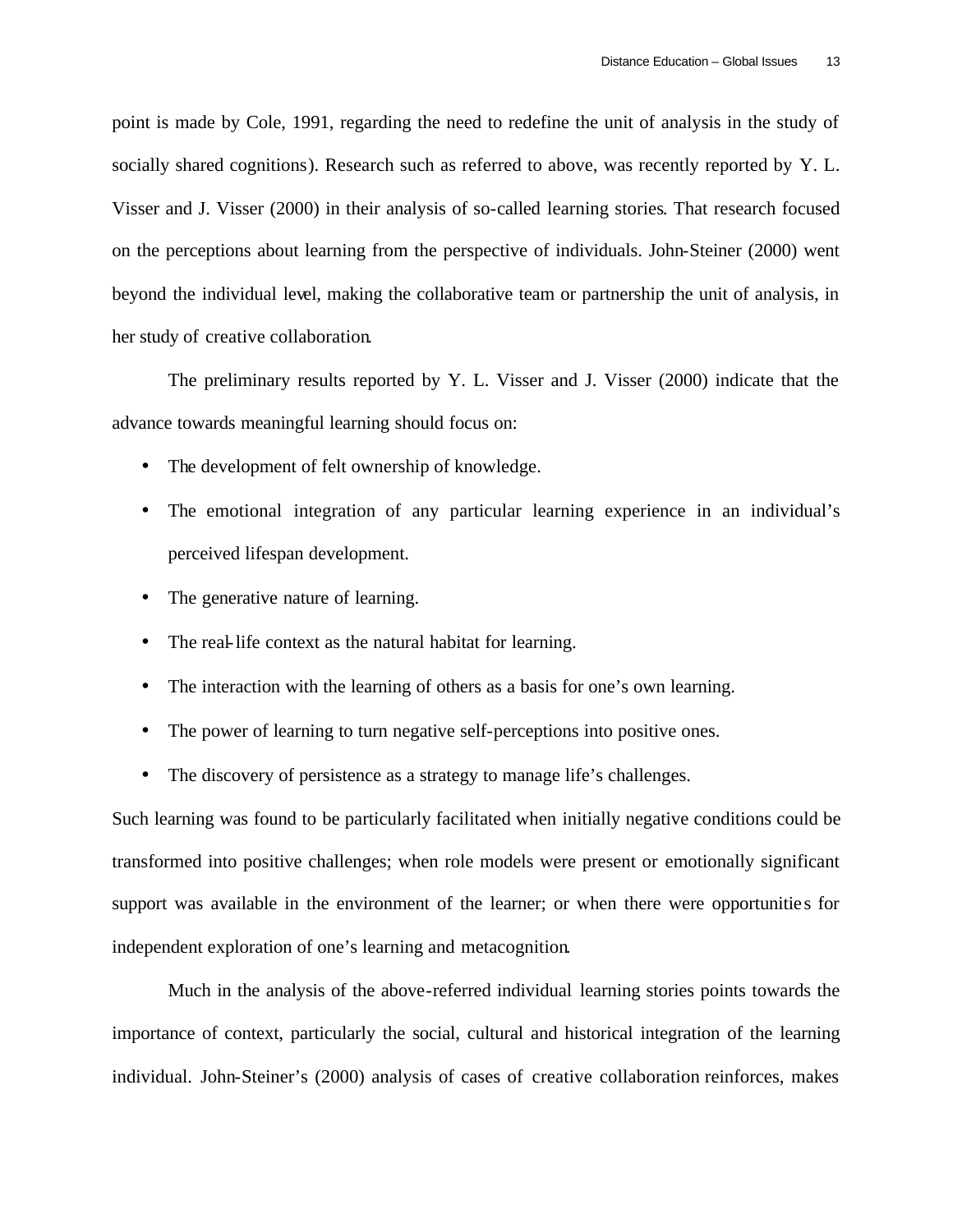more explicit, and enhances that notion. In analyzing her cases, she builds a strong argument against the prevalent cultural model of the solitary creative mind and stresses the principle that "*humans come into being and mature in relation to others*" (p. 187). Interdependence, or social connectedness, is thus a crucial dimension of any learning context, a dimension that needs to be balanced against that of the learner's individuality.

Feldman (2000), shedding foresight on the importance of John-Steiner's work, refers to the search for "balance between individuality and social connectedness" (p. xii) as the central theme of the current century, contrasting it with the past century's focus on "intellectual development that placed the lone seeker of knowledge…at the center of the developmental process" (p. ix). Such a shift of focus comes at a good time. The global issues and concerns considered in this chapter are too involved and too complex to be addressed by solo efforts. They call for visions of learning that are built around notions of sustained collaboration and dynamically evolving dialectic relationships between individuals and communities. Such visions have only marginally to do with the content of learning. Rather, they impact on how people learn and therefore on how the learning landscape should be restructured. They are an equally powerful motivation to start thinking differently about learning, "undefining" the concept, as I have proposed elsewhere (J. Visser, 2001), and recasting it as a disposition to dialogue – expressed at different levels of complex organization – for constructive interaction with change.

A final important contribution to creating comprehensive visions of learning can be found in the efforts to review significant research findings of the past and present, emanating from different disciplines, with a view to summarizing them in the framework of transdisciplinary major themes. An excellent example of such an effort is the work undertaken by the Committee on Developments in the Science of Learning of the National Research Council (Bransford,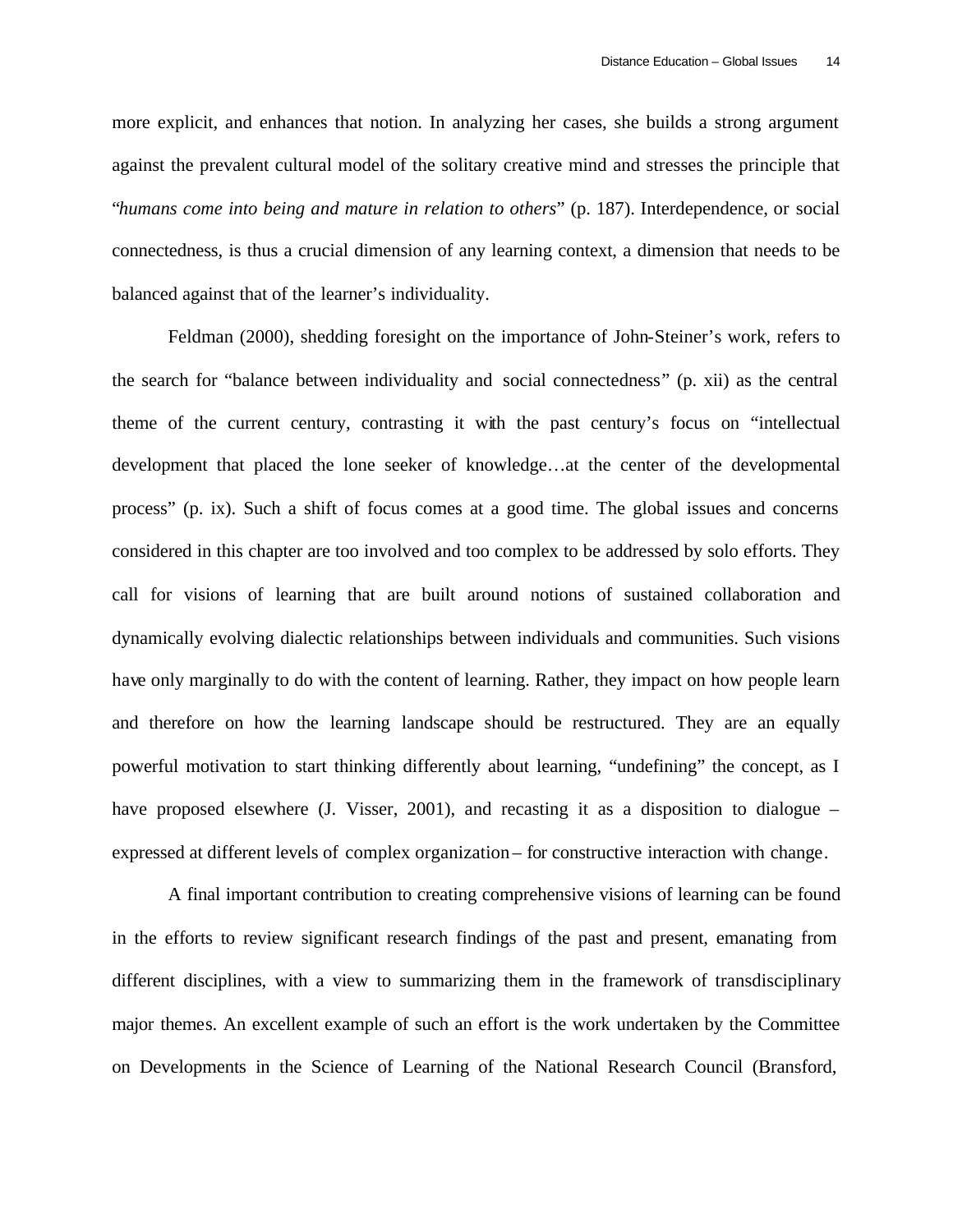Brown & Cocking, Eds.,1999). The Committee identifies five major themes that are important in changing our conceptions of learning. They have to do with: (1) how we develop coherent and accessible structures of information; (2) the ways in which we develop expertise and acquire the capability to solve problems we have never dealt with before; (3) new insights in learning and mental development at the initial stages of the human lifespan; (4) the role played by metacognitive and self-regulatory processes; and (5) the relation between learning and the cultural and community context in which symbolic thinking emerges.

## **Achievements To Date**

Earlier in this chapter I have referred to Article 26 of the Universal Declaration of Human Rights as a case in point where there has been broad consensus within the international community about the crucial importance of a global concern and the potential role of education – and thus also distance education – in addressing it. Considering that many more such global concerns have lately been added to the shared conscience of humanity, it is of interest to look back and ask ourselves what has been done. What we see is not encouraging.

There is no doubt that considerable achievements in implementing Article 26 mark the more than five decades since the proclamation of the Universal Declaration of Human Rights. The field of distance education can claim credit for at least part of those achievements. However, as the World Education Report 2000 (UNESCO, 2000) points out, surprisingly little of what was achieved reflects a concern with more than increasing the numbers of those who benefit from structured learning opportunities. Or, in the words of the report:

While ... there has been a great deal of progress worldwide over the past half century towards implementation of the right to education in terms of access to education, it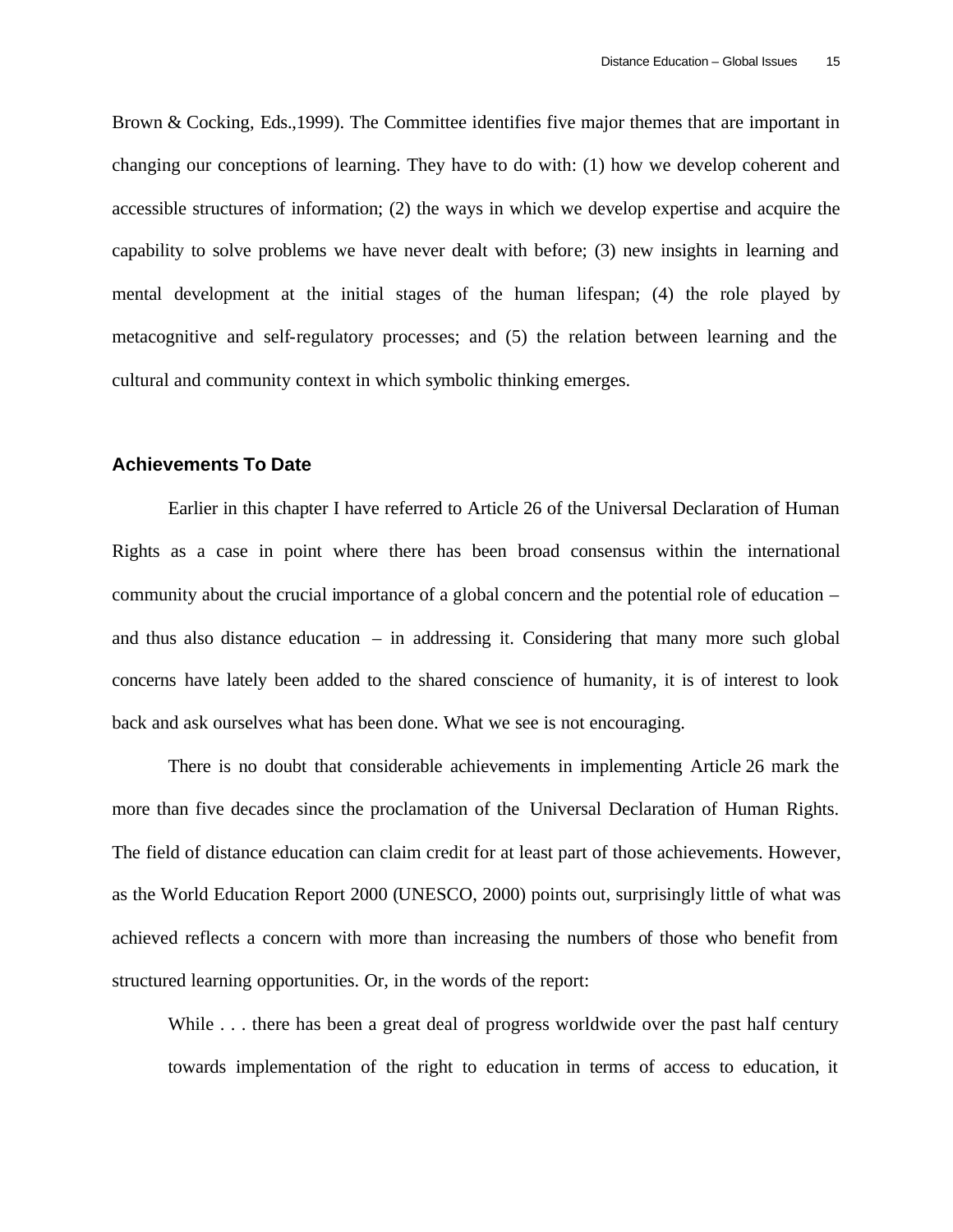nevertheless remains that the vision that came to be embodied in Article 26 of the Universal Declaration of Human Rights was not just a quantitative one. It was also a qualitative one concerning the purposes and hence contents of education (p. 74).

Unfortunately, the language of the above quote is confusing as it equates "purpose" and "content." For the discussion in this chapter it is important to make a clear distinction between those two concepts. The concept "content" connotes subject matter knowledge, which may easily be interpreted as a commodity traded between those who possess it, the teachers, and those who wish to acquire it, the students. Within the context of the purposes of education, content is only one element that may or may not contribute to attaining a particular purpose. The following example may elucidate this.

It is commonly thought that the teaching of subjects such as history and geography can have a potentially important impact on how students will think about and treat their fellow human beings pertaining to other cultures or whose existence is marked by different histories. Such a thought may indeed have motivated the 1949 International Conference on Public Education, which, apparently still mindful of the words of the Universal Declaration, recommended "the teaching of geography as a means of developing international understanding" (cited in UNESCO, 2000, p. 77). While I shall be critical, in what follows, of the rather naïve assumptions inherent in this recommendation, it should also be noted that this was one of only two such International Conferences, held during the twenty years following the adoption of the Universal Declaration of Human Rights, that produced anything reminiscent of the global issues raised in the Declaration.

It is unlikely, though, that the simple introduction of a piece of curriculum, or the restructuring of existing curriculum, in accordance with the above idea will more than marginally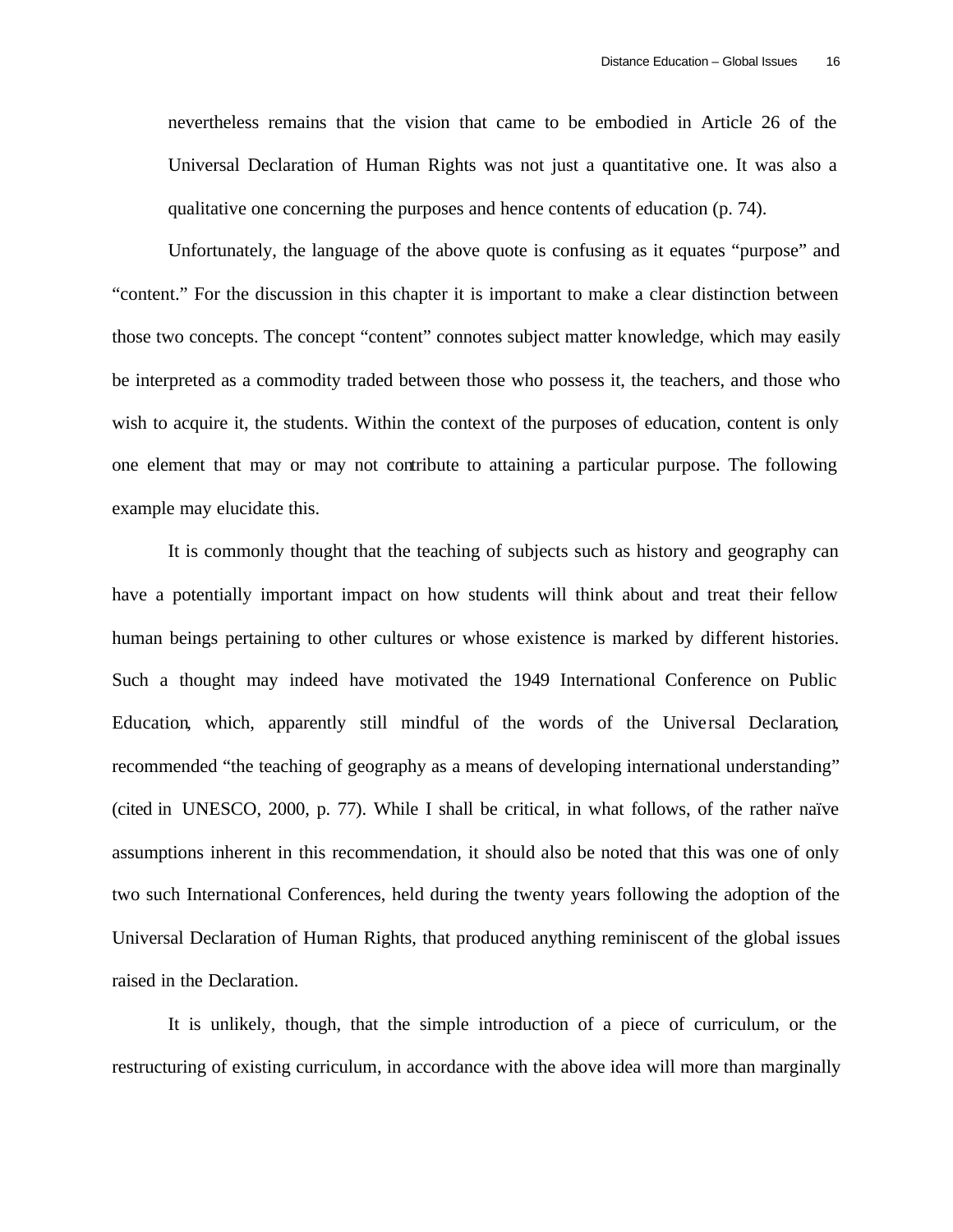contribute to the earlier-mentioned larger goal of international understanding as long as "teaching" means no more than "transmission of pieces of knowledge." Much more is needed in changing attitudes. Both Bandura (1969) and Gagné (1985) argue that human modeling and practicing of the model are essential. In the case of our example, the content of disciplines like Geography and History may be about as relevant to being exposed to models of human behavior, and being encouraged to practice them, as is the content of disciplines such as Physics, Chemistry, Biology or Mathematics.

In fact, as a segment of the traditional school curriculum, the latter set of disciplines may be more adequate, if purposefully taught, in a strategy to attain a broad goal like international understanding. First of all, practitioners of the natural sciences and mathematics are known for their disregard of any conventions that would limit them in their pursuit of the advancement of knowledge in their field. This is exemplified by how, during the coldest periods of the cold war, there has always been scientific exchange across the so-called "iron curtain." Moreover, even as the Nazis rose to power in Europe, and the Second World War ravaged the continent and its scientific community, interests within the latter ensured that after the end of the war, wounds could quickly be healed. Numerous accounts of the lives of scientists and the development of science in the twentieth century (see, for instance, Pais, 1991, and Perutz, 1998) describe in detail, and with great attention to the human qualities involved, what was at stake.

What the above argument comes down to is that appropriate procedures, involving apparently unrelated content, can very well serve the purpose of addressing global issues, such as the development of tolerance and international understanding. The proper teaching of science could bring to life the human models that Gagné (1985) and Bandura (1969) call for. Practicing those models can well be undertaken in the context of collaborative projects across geopolitical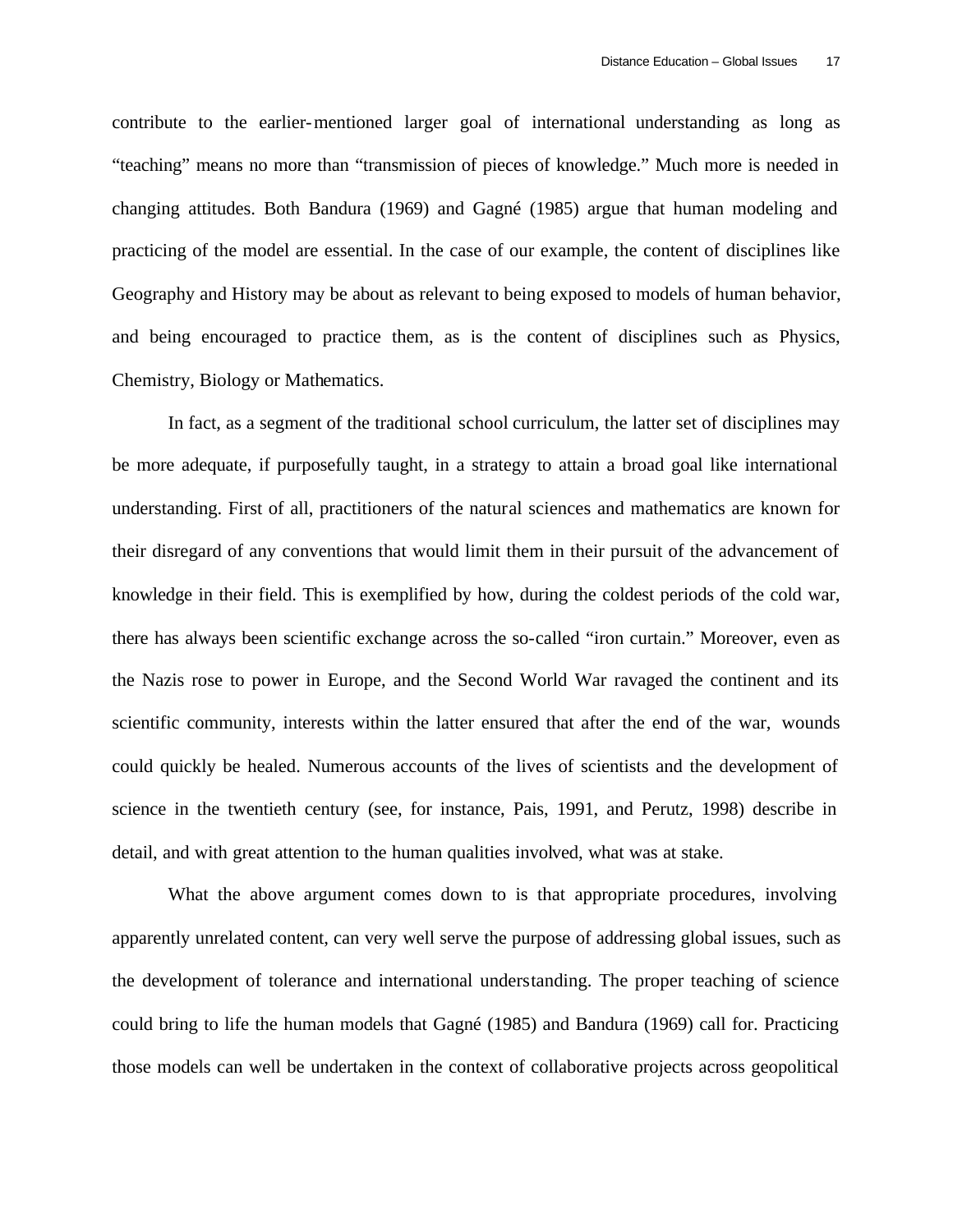and other boundaries among students (sometimes also involving practicing professional scientists) in areas like environmental science. Current technologies facilitate the building of such learning communities.

## **Challenges Ahead**

The prevailing focus in the rhetoric of distance education has for a long time been on such issues as cost-effectiveness, economies of scale, and parity of esteem, all of them defined with reference to the traditional school context. This has profoundly left the thinking about distance education in the fold of the classroom model as the dominant pattern. Despite the advent of powerful new technologies and the increasing realization that the problems of today are fundamentally different in nature from yesterday's problems, there is a disturbing lack of imagination in how discourse and practice remain locked up in the conceptions of the past. The abundant use of such terms as "online classroom" and "virtual school" is but one expression of how powerful a place the ideas of school and classroom continue to occupy in our language, and thus our thought processes. But even when new terms are introduced, such as e-learning, the reality behind them is often as sadly representative of the unaltered past – cast for the occasion in new molds – as the choice of the term itself is testimony to the absence of creative thinking.

Simonson (1999) calls for strategies that provide "different but equivalent learning experiences" (p. 29) to learners in face-to-face classes and in online classrooms. However, this so-called equivalency theory, while recognizing the differences in instructional contexts between the two modalities concerned, does little to promote a fundamental rethinking of what goes on inside the learning space, whether virtual or real.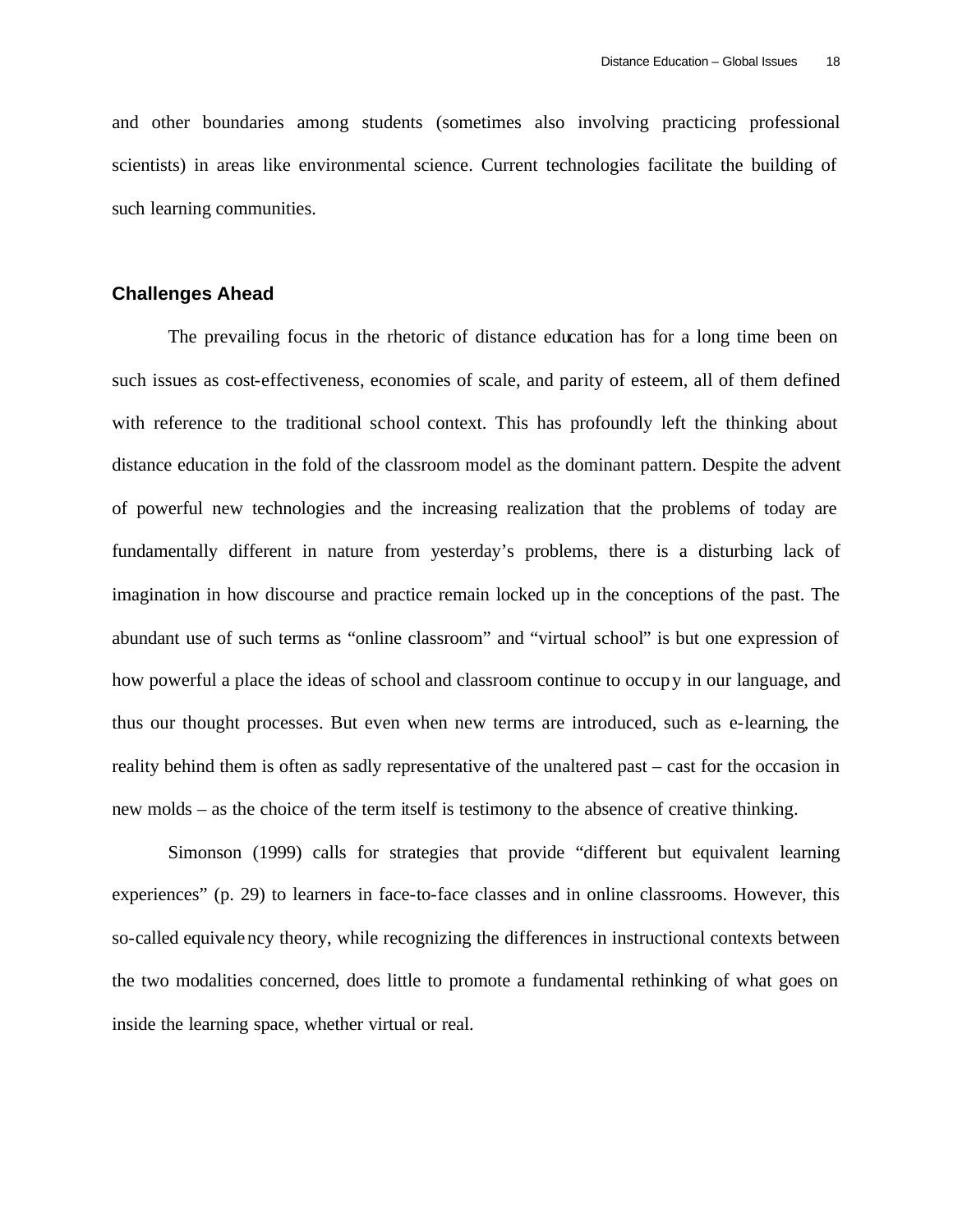Contrasting with the above is the sense of critical appreciation of the state of distance education in the world, which recently emanated from a group of 23 experts from around the globe, convened by UNESCO, at a meeting in Karlsruhe, Germany. One of the recommendations made by that group states:

Now that distance education has reached its desired level of recognition and esteem *vis-àvis* traditional educational alternatives, time has come for it to take a critical look at itself, asking questions about how existing experience fits in with the requirements of and opportunities inherent in present day society and how it reflects the current state of knowledge about how people learn. It is recommended that such a critical attitude drive any future development in the field of distance education in UNESCO and its Member States (UNESCO, 2001, February, p. 4).

The group framed its recommendation with particular reference to "the evolving notions of a learning society and of lifespan human development" (p. 4). It furthermore recommended that distance education be seen as "just one modality – or set of modalities – among many others that together shape the learning environment, which is multi-modal and aware of multiple dimensions of human intelligence, at the cognitive, meta-cognitive and affective level" (p. 4).

In connection with the above recommendation, the group of international experts convened by UNESCO devoted particular attention to the opportunities inherent in the currently available technologies. Market forces, rather than considerations about how and why people learn, determine that such technologies will be used. In the absence of clear thinking, their use will likely result in the replication of past practices by new means. At best this means that nothing changes; at worst it means that with accelerated speed, and more forcefully than ever,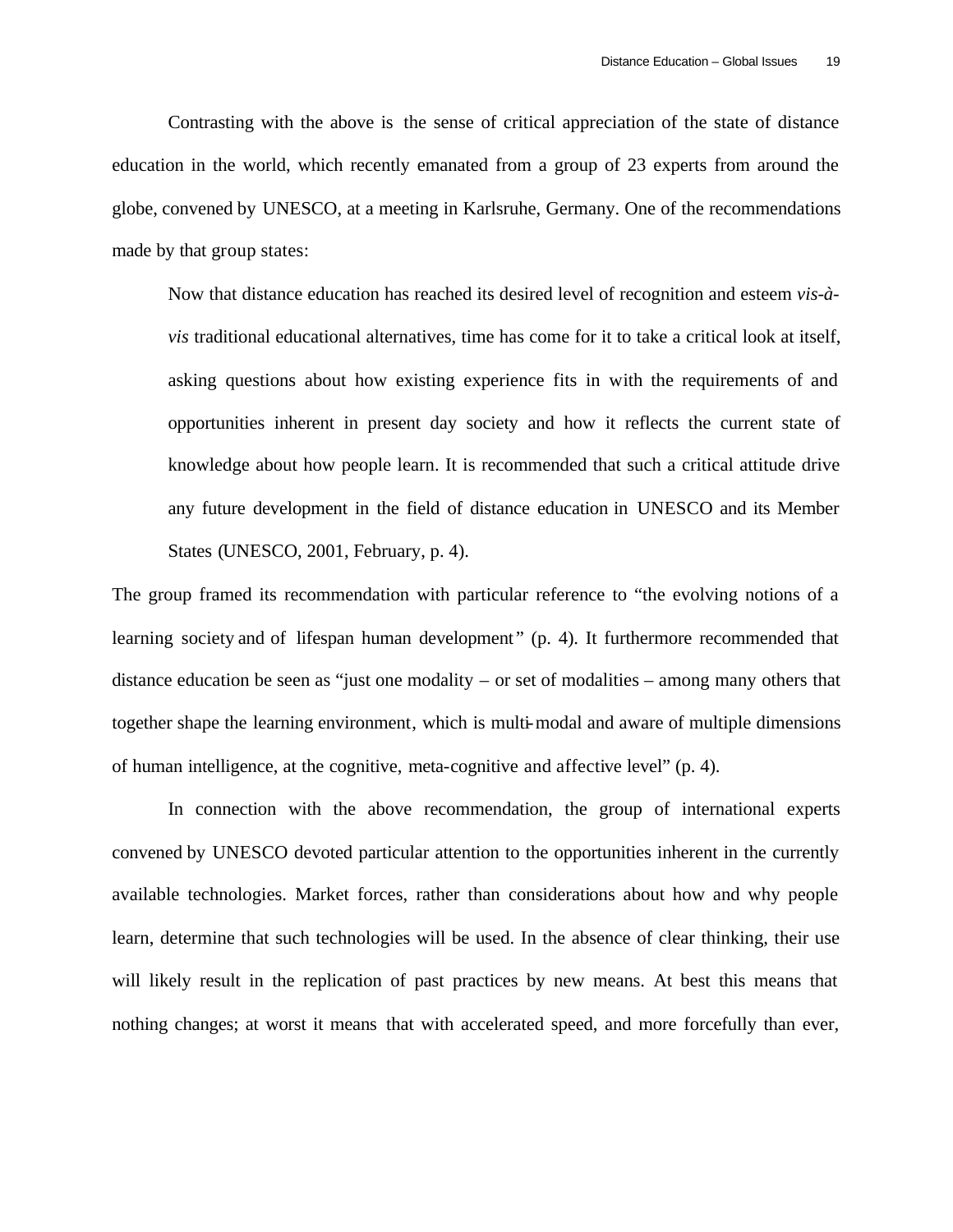bad practices will be consolidated and reinforced. Or, in the words of the report (UNESCO, 2001, February):

The advent of the Internet and the invention of the World Wide Web have, supplemented by a wide and growing range of multimedia technologies, particularly during the past decade, fundamentally changed the equation of what is and what is not possible. It has particularly created opportunities for the rediscovery of learning as a dialogic and social process through which diverse people join in the creation of dynamic learning communities, collaborating with each other while using their full human potential to continually develop their capacity to stand prepared for an ever-changing world. Such a process is one of shared construction, which, while it may contain linear elements, is greatly enhanced if the learning environment allows building blocks – of different granularity – to be brought in flexibly, as they are needed. The possibility to create, store and subsequently retrieve for use or further processing such building blocks in digital format is an important asset of today's technology. It awaits further exploration, particularly in the context of the [earlier referred] much needed reconceptualization of learning. In this process, the traditional roles of those who learn and those who facilitate other people's learning are bound to change so fundamentally that terms like "student" and "teacher" become less appropriate to designate the actors in the learning environment. The human and social processes that can be created, while using these new technologies to attend in massive ways to the innate human need to learn, can and must take full account of research findings that have redefined learning as a process of participatory construction rather than as individual acquisition (pp. 5-6).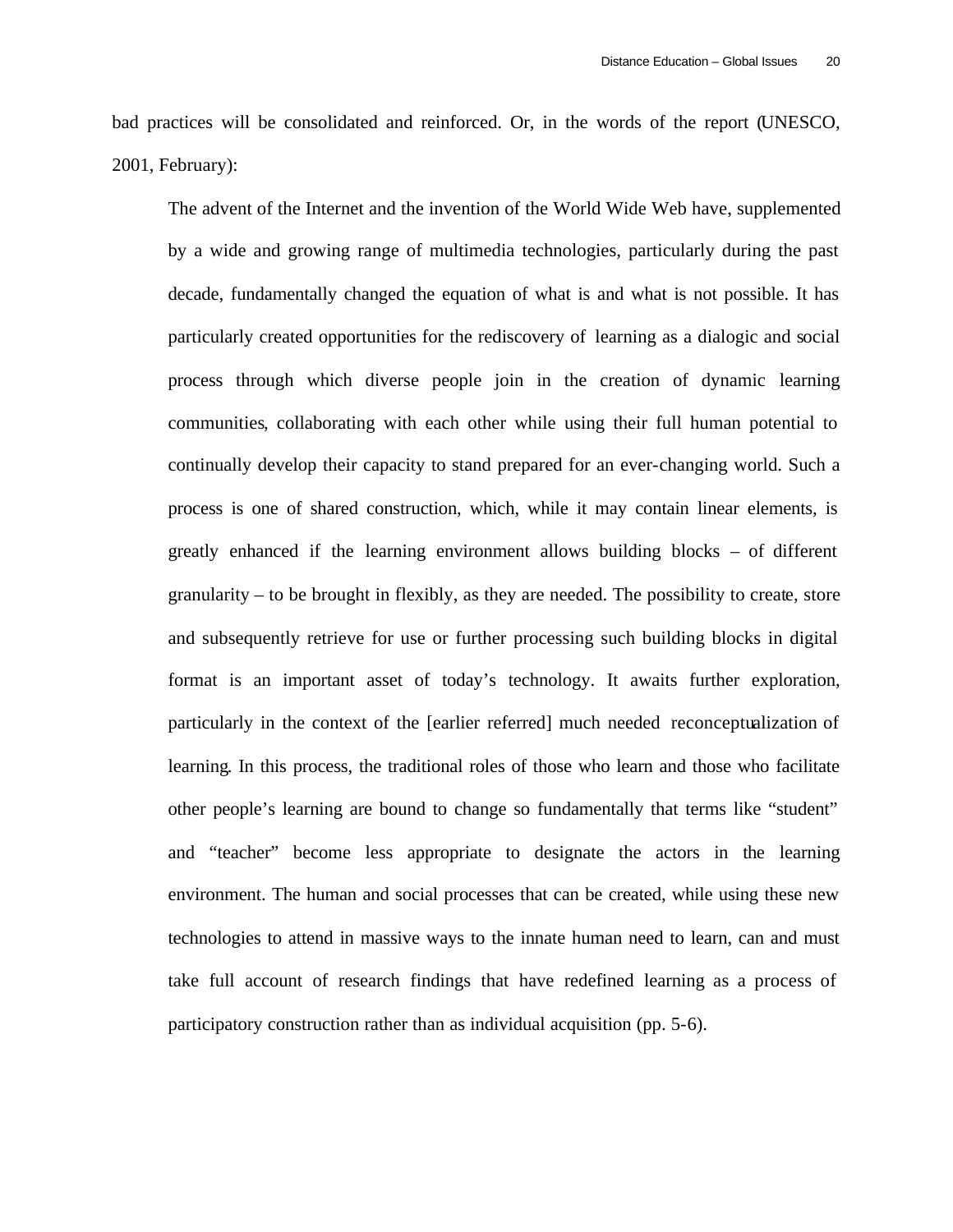The group thus recommended the inclusion of experts in communication and information technology in collaborative multidisciplinary partnerships involved in the reconceptualization of learning. Without doing so, it argued,

there is the great risk that the use of improved technology will only reinforce and consolidate practices that, though unfortunately often part and parcel of established educational practice, have long been recognized to be counter to the development of humanity's critical and creative capacity and of the human ability to confront the complex problems of today's world (p. 6).

The latter observation resonates with Salomon's (2000, June) criticism of "technocentrism," which "totally ignores some crucial social and human factors" (p. 4). It leads him to observe that without taking these factors into account, "virtual distance learning . . . is in danger of yielding virtual results" (p. 4). To avoid this from happening, Salomon urges an emphasis on two things: *tutelage* and *community of learners*. The former aspect has received attention in L. Visser's (1998) work on affective communication and in Gunawardena's (1995) work on social presence. The latter aspect has been emphasized by the group of people who gathered initially around the ideas promoted by UNESCO's Learning Without Frontiers (2000) program and who later converged around the vision of the Learning Development Institute (2001).

### **Complex Cognition for a Complex World**

Gell-Mann (1994) refers to learning as a process in which complex adaptive systems, such as human beings, interact with other complex adaptive systems, making sense of regularities among randomness and allowing them to mutually adapt. In a similar vein, the report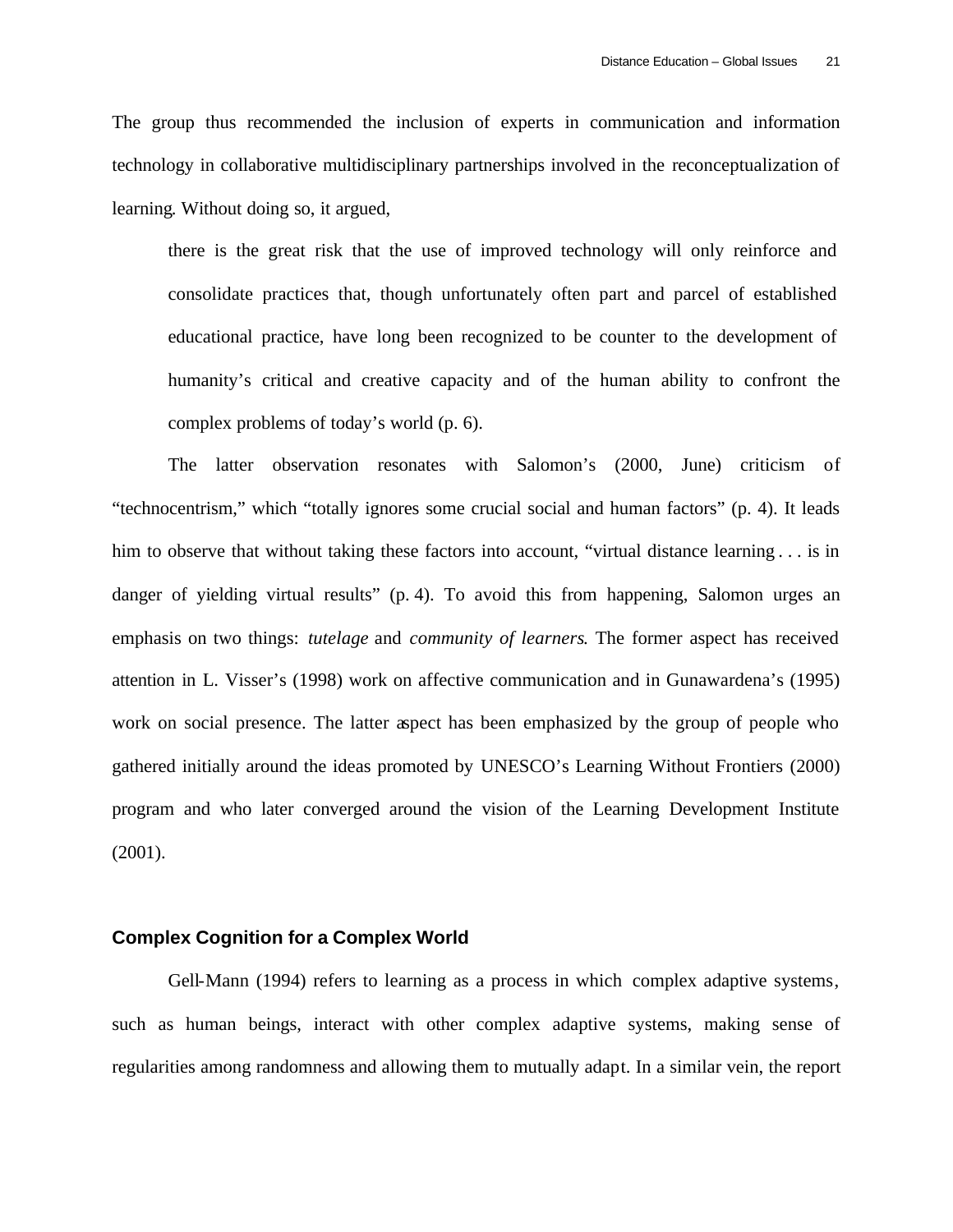of the Committee on Developments in the Science of Learning (Bransford, Brown and Cocking, Eds., 1999) affirms that "learning is a basic, adaptive function of humans" (p. xi). To understand that function, and thus the practice of its facilitation, account must be taken of the entire developing transdisciplinary knowledge base that has its roots in such widely diverse disciplines as "cognitive development, cognitive science, developmental psychology, neuroscience, anthropology, social psychology, sociology, cross-cultural research, research on learning in subject areas such as science, mathematics, history, and research on effective teaching, pedagogy, and the design of learning environments" (p. xxi). Broadening our conception of learning is an essential prerequisite if learning is to have relevant meanings in the context of adaptive human behavior regarding the global issues discussed in this chapter.

Learning, then, should be understood to mean more than what is implied by its regular reference to particular desired changes in human performance capability. In a broader sense, which includes the more specific meaning just mentioned, learning can be seen in relation to the unending dialogue of human beings with themselves, with their fellow human beings, and with their environment at large, allowing them to participate constructively in processes of ongoing change. In other words, learning must be "undefined." A possible redefinition thus calls for human learning to be seen as "the disposition of human beings, and of the social entities to which they pertain, to engage in continuous dialogue with the human, social, biological and physical environment, so as to generate intelligent behavior to interact constructively with change" (J. Visser, 2001).

Few people would doubt that learning impacts on the human brain. However, that recognition should not be taken to mean that the individual human mind in isolation should be the prime focus of attention for educators, whether at a distance or in the face-to-face mode.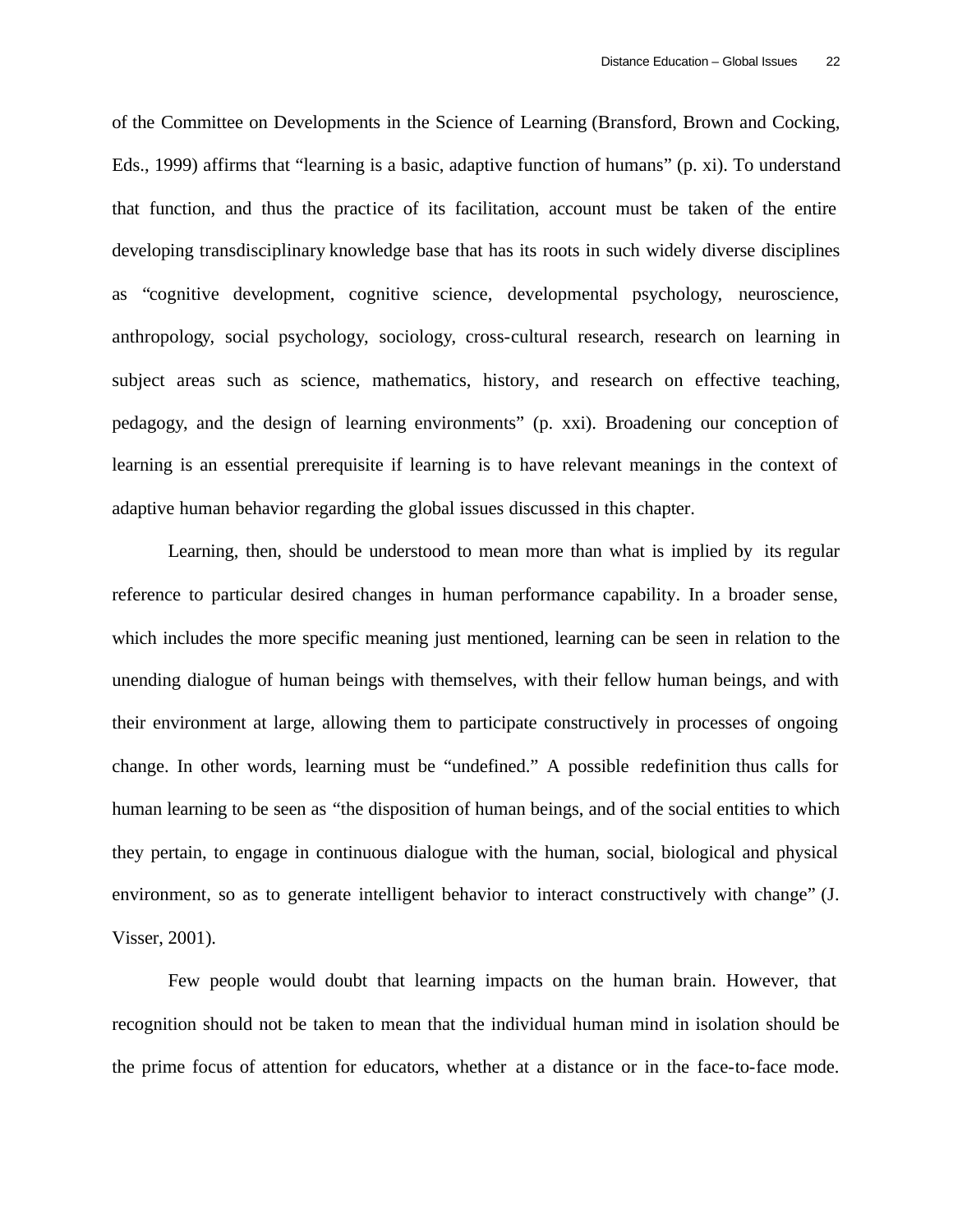Quite to the contrary, it is increasingly recognized, e.g. by the collective of researchers that contributed to Salomon's (Ed., 1993) explorations into the distributed nature of cognitions, that knowledge is socia lly constructed as a result of purposeful interaction among individuals in the pursuit of shared objectives that are situated in socio-cultural and historical contexts. Views such as those referred to above should perhaps not be seen as new or surprising, as Nickerson (1993) points out. Rather, they are a consequence of the ways in which, for a very long time, formal instructional practice has kept its eye trained on the individual. So strongly has that been the case that the reality of the communities to which those same individuals belong could no longer be seen. What used to be obvious thus became forgotten and now stands to be brought to the forefront again. Nickerson refers in this connection to Ulam (1991), who says: "Sometimes obvious things have to be repeated over and over before they are realized" (p.303). In this particular case, however, more is necessary than the frequent repetition of the obvious; the obvious must first be resuscitated.

To do so we must develop a vision of learning that is ubiquitous; unrelated to conditions such as age, time, space and circumstance of learning individuals; manifests itself not only in the behavior of individuals but at diverse levels of complex organization; and that, in whatever context it takes place, does so as part of a pattern of interrelated learning events occurring in what can best be called a "learning landscape." Cognition is, and has always been, an ecological phenomenon. Being an ecological phenomenon, it is also evolutionary. The two notions are interrelated, as Levin (1999) points out. "Ecological interactions take place within an evolutionary context and in turn shape the ongoing evolutionary process" (p. 46).

Invoking terms such as "ecology" and "evolution" is not an exercise at inventing sophisticated metaphors. Webster's Third New International Dictionary (Gove, 1993) defines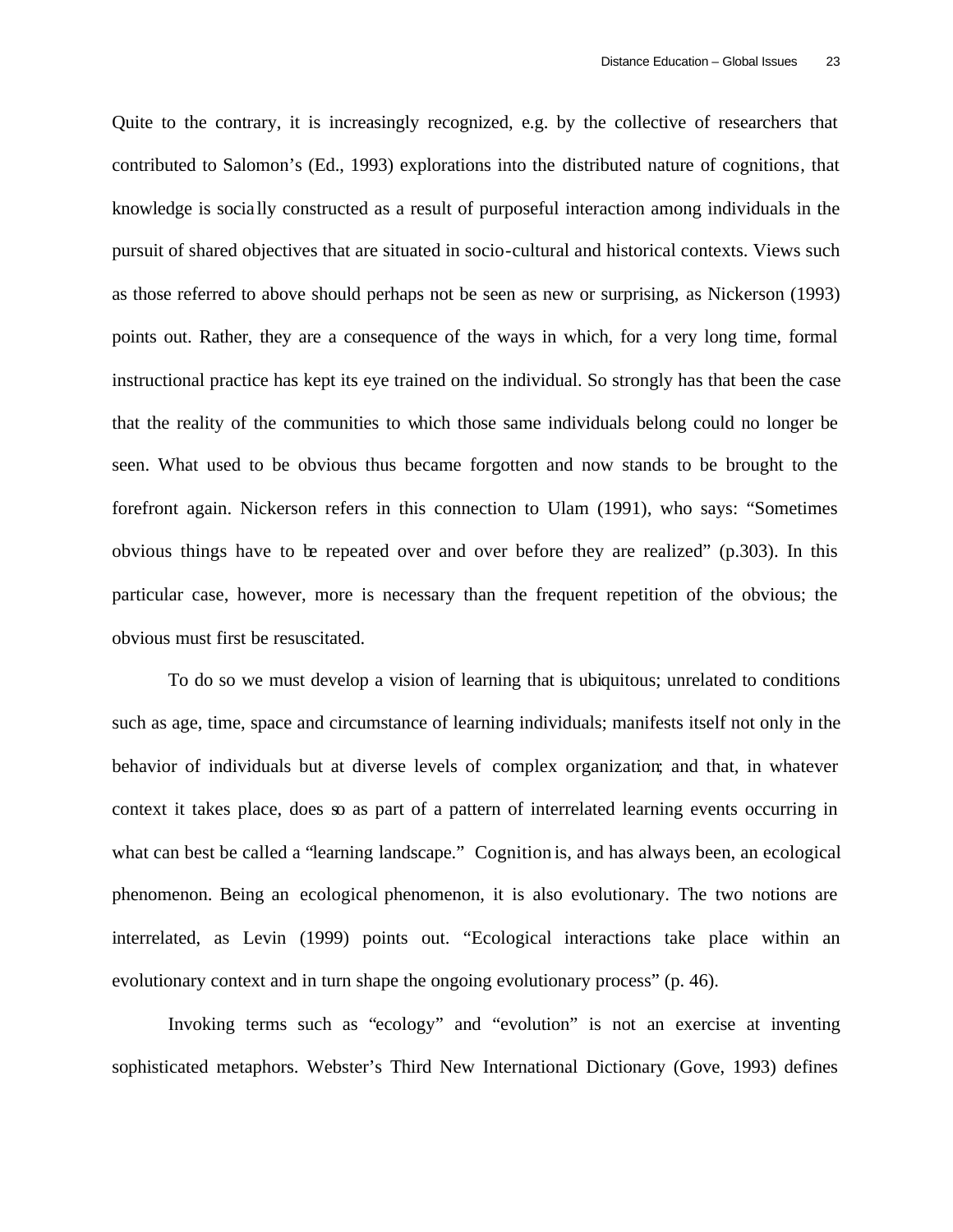ecology as a "branch of science concerned with the *interrelationship* of organisms and their environments, esp. as manifested by natural cycles and rhythms, *community development* and structure, interaction between different kinds of organisms, geographic distribution and population alterations " (my emphasis). The origin of the word is, according to the Encyclopaedia Britannica (1999), the Greek "*oikos*," which means "household, home, or place to live." These descriptions apply as much to the world of learning entities as they apply to the world of living organisms. This should come as no surprise. The capability to make sense of regularity among randomness, which, according to Gell-Mann (1994), is the essence of learning, is also key to any life form's chances of survival in an environment populated with other forms of life.

My use of the term "learning landscape" may be taken to be metaphorical. Like the real landscape, the learning landscape is the result of, on the one hand, the natural – that is ecological – interplay of different learning entities seeking to establish themselves in the midst of others and, on the other, of the consciously planned action on the part of some actors to reshape and adjust what nature tends to produce. I use the term "landscape" deliberately because of its connotations, some of which are more poetic than operational. This, then, brings into play, in addition to the usual parameters of effectiveness and efficiency of the learning environment, also its aesthetic and ethical qualities. The planners and leaders whose actions impact on the learning landscape may well want to consider this extended meaning of the metaphor and look for beauty and harmony in the learning landscape as a major indicator for the quality of the ecology of cognition. It is probably no exaggeration to say that, so far, the work of governmental educational planning agencies, as well as of related entrepreneurial and institutional efforts, to create the infrastructural conditions for the facilitation of learning, leaves considerable room for improvement in terms of the need to be environmentally aware of what else happens in the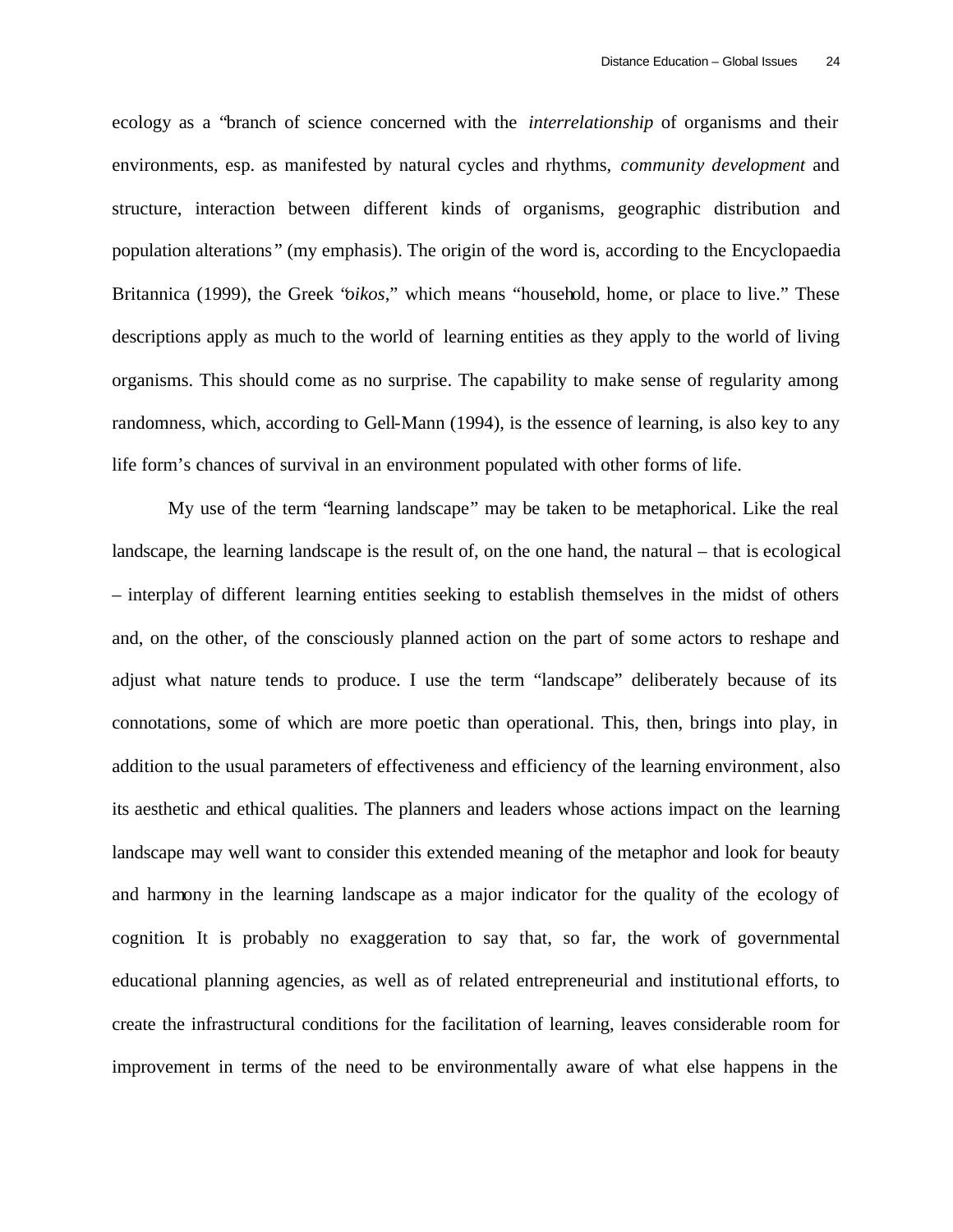learning landscape. This observation obviously includes much of the distance education effort as well.

The term "learning landscape" reflects well the idea of "complex cognition," a concept recently proposed by the author at a Santa Fe Institute seminar (J. Visser, 2000, November). Cognition is a complex phenomenon in the sense that it evolves according to the laws that govern the behavior of complex adaptive systems. The conditions that underlie such behavior are well known (see e.g. Gell-Mann, 1995; Holland, 1995) and the behavior itself can be seen to be present in such widely diverse systems as the stock market, the weather, or biological systems.

The notion that cognitions are distributed comes close to the idea of "complex cognition." However, as Salomon (1993) points out in his editor's introduction to the overview of thinking in this field presented in "Distributed cognitions: Psychological and educational considerations," the meaning attributed to the term "distributed cognitions " differs considerably, depending on the theoretical perspective adopted by different researchers. On one end of the spectrum there is the view that "cognition *in general* should be...conceived as principally distributed," the "proper unit of psychological analysis...[being] the *joint...socially mediated action* in a cultural context" (p. xv). This view deviates clearly from the common view that cognitions reside inside individuals' heads. On the other end of the spectrum there is the conception that "'solo' and distributed cognitions are still distinguished from each other and are taken to be in an interdependent dynamic interaction" (p. xvi). This juxtaposition of views is resolved in the concept of complex cognition, which makes the distinction irrelevant, integrating the diverse points of view in a single notion. Cognition is individually owned *and* socially shared at the same time.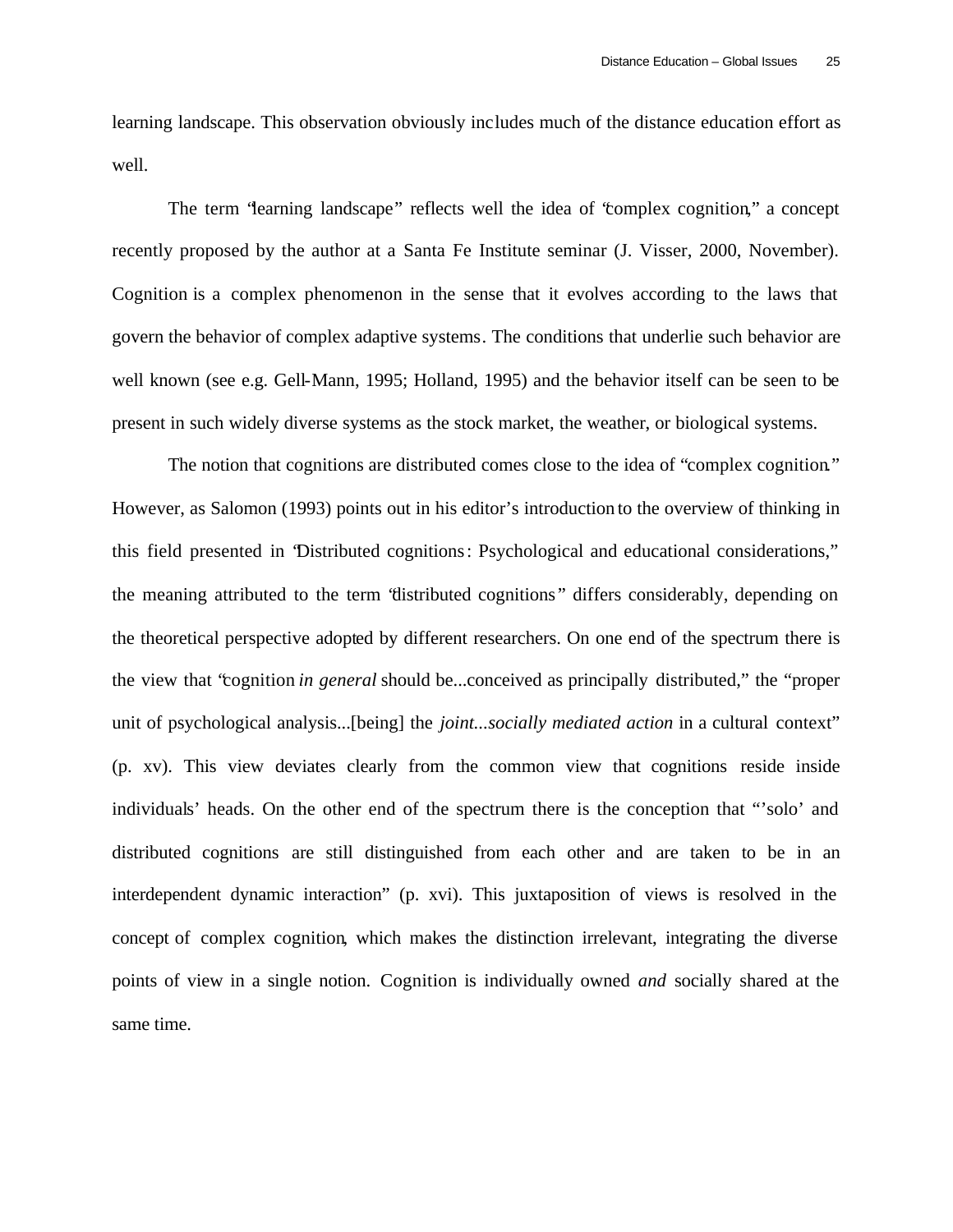## **Distance Education in the Perspective of Global Issues and Concerns**

Much of my argument in this chapter has refrained from focusing on distance education *per* se. I have done so deliberately. The problem area chosen as a guiding framework for the intellectual pursuits I made reference to, that of the interaction between humanity's capability to deal with global concerns and the development of its capacity to learn, calls for a comprehensive approach that must not be restricted to the field of distance education alone. On the other hand, the question whether distance education may play a crucial role *within* such a comprehensive approach, is a relevant one. I shall explore that question in this final section. While trying to address it, I shall be particularly interested in looking at what kind of questions need to be asked and what different orientations need to be developed *if* distance education is to play such a role.

One of the overall conclusions of this chapter is that the phenomenon of learning is infinitely more involved and complex than assumed in most of our actions aimed at creating the conditions to promote and facilitate it. As our learning stories research suggests  $(Y, L)$ . Visser  $\&$ J. Visser, 2000), if significant learning does take place, it often does so rather *despite* than *because* of the conditions we created for it. I contend that this doesn't have to be that way; that, in fact, we can be cleverer than we seem to be. To show such enhanced intelligence, our approaches must become bolder and our views must become more comprehensive.

The global issues and concerns referred to in this chapter – the profound questions about how we live together on our tiny planet and share its resources, sustaining life as we came to know it and became conscious of our place in it, playing our role in, how in time, perhaps, a next phase in its evolution may emerge – find no response in our designed learning systems. Yet, most people share these concerns and feel they can no longer be dismissed or simply be seen as an afterthought of our more specific attempts at developing human capacity. The history of how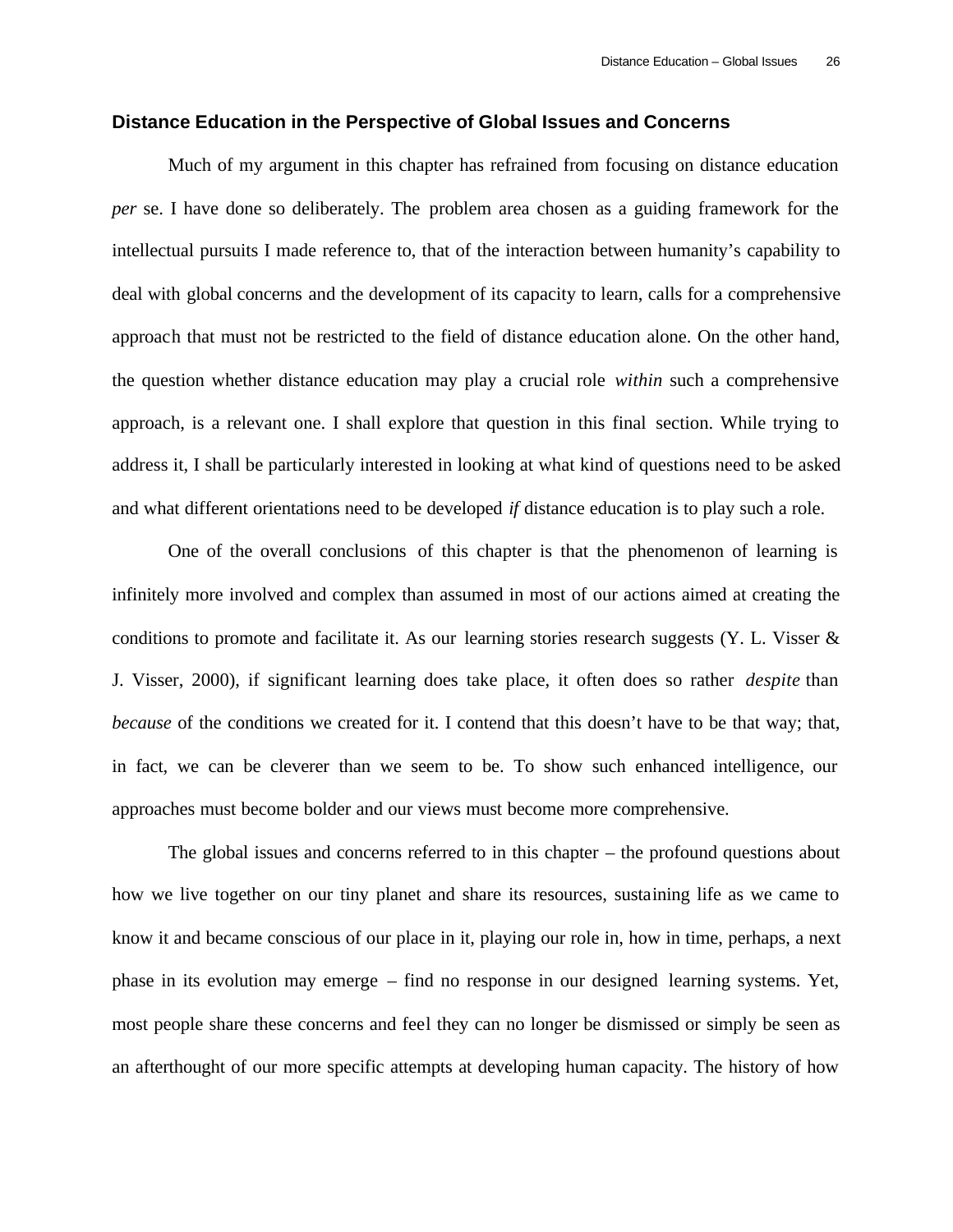the educational establishment, including the distance education variety of it, has failed to address such most crucial challenges as the ones inherent in Article 26 of the Universal Declaration of Human Rights is proof of the fruitlessness of attempts to use our traditional learning systems in an isolated fashion while dealing with global issues and concerns. Such attempts must be undertaken, as urged in the earlier quoted UNESCO report, in a wider framework, namely that of the learning society and of lifespan human development, taking full account of the convoluted ways in which humans learn (UNESCO, 2001, February).

The important question then is: How can distance education contribute to improving the ecological coherence of the learning environment so that it will allow meaningful learning to evolve in response to the crucial global issues and concerns that mark the beginning of the third millennium? The question branches off in a variety of directions, some of which will be highlighted below. To bring some order in the observations and conclusions that follow, I shall deal with them, respectively, at the leve ls of society at large; collaboration among institutions and organizations within society; the organization of specific institutions; and the learning process.

#### *Implications at the societal level*

At the level of society at large, the responsibility for the creation of the conditions of learning is a distributed one. This view contrasts with the common idea that such a responsibility resides solely or mostly with ministries or departments of education. Obviously, the latter idea comes from the misconception that education and learning are one and the same thing. It is important to make a distinction between the two and to look at the instructional landscape as a sub-landscape of the learning landscape.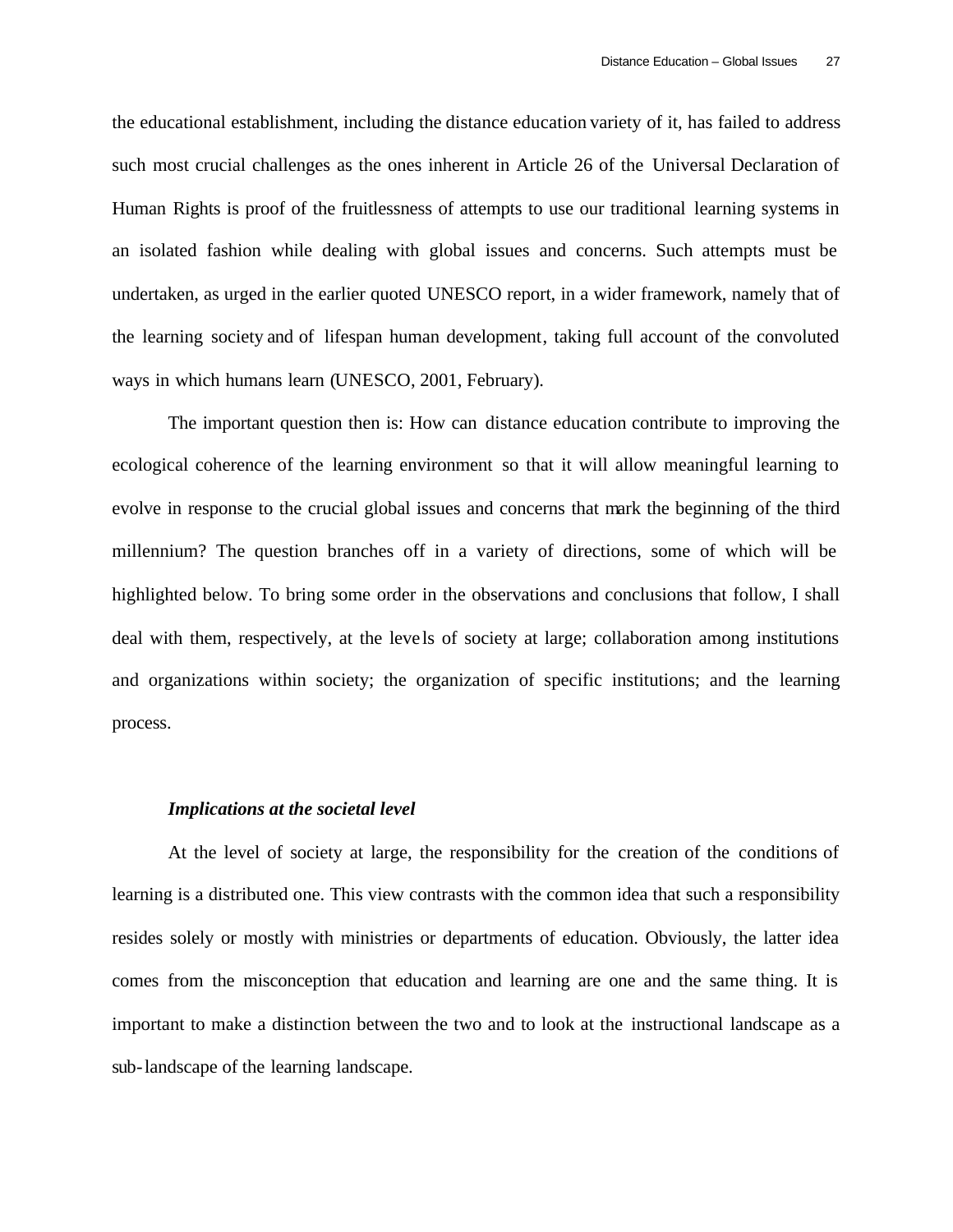Instruction is – or should be – a designed way to facilitate learning for specifically defined purposes. The preoccupation with instruction results in a wide variety of instructional opportunities. Within the conception, advocated in this chapter, that society at large is responsible for the totality of learning that goes on within it, the various instructional opportunities should be aware of each other and interconnect with each other. They form, as an organically interlinked whole of designed opportunities to learn, the instructional landscape.

The instructional landscape does not stand on its own. Many other sub-landscapes together make up the learning landscape, in a way similar to how Appundarai (1990) describes the dynamics of global diversity in terms of different "scapes." Other sub-landscapes included in the learning landscape are, for instance, the media landscape (see Allen & Otto, 1996) and the socio-cultural organization landscape, of which the family is part. A truly ecologically functioning learning landscape will be characterized by the smooth integration among all the various sub-landscapes – together with their subordinated sub-landscapes – that compose the learning landscape.

Because of its potential flexibility and openness, distance education, as a modality, can play a very important role in bringing about ecological integration within the learning landscape. Doing so would, in the view of this author, be a more laudable goal – and a truly more exciting challenge – than the current emphasis on replication, for ever expanding markets, of outdated learning structures by new means.

#### *Implications at the level of inter-institutional collaboration*

While in some parts of the world there may seem to be no limit to the extent of the resources that can be brought to bear on addressing the problems of human learning, whosoever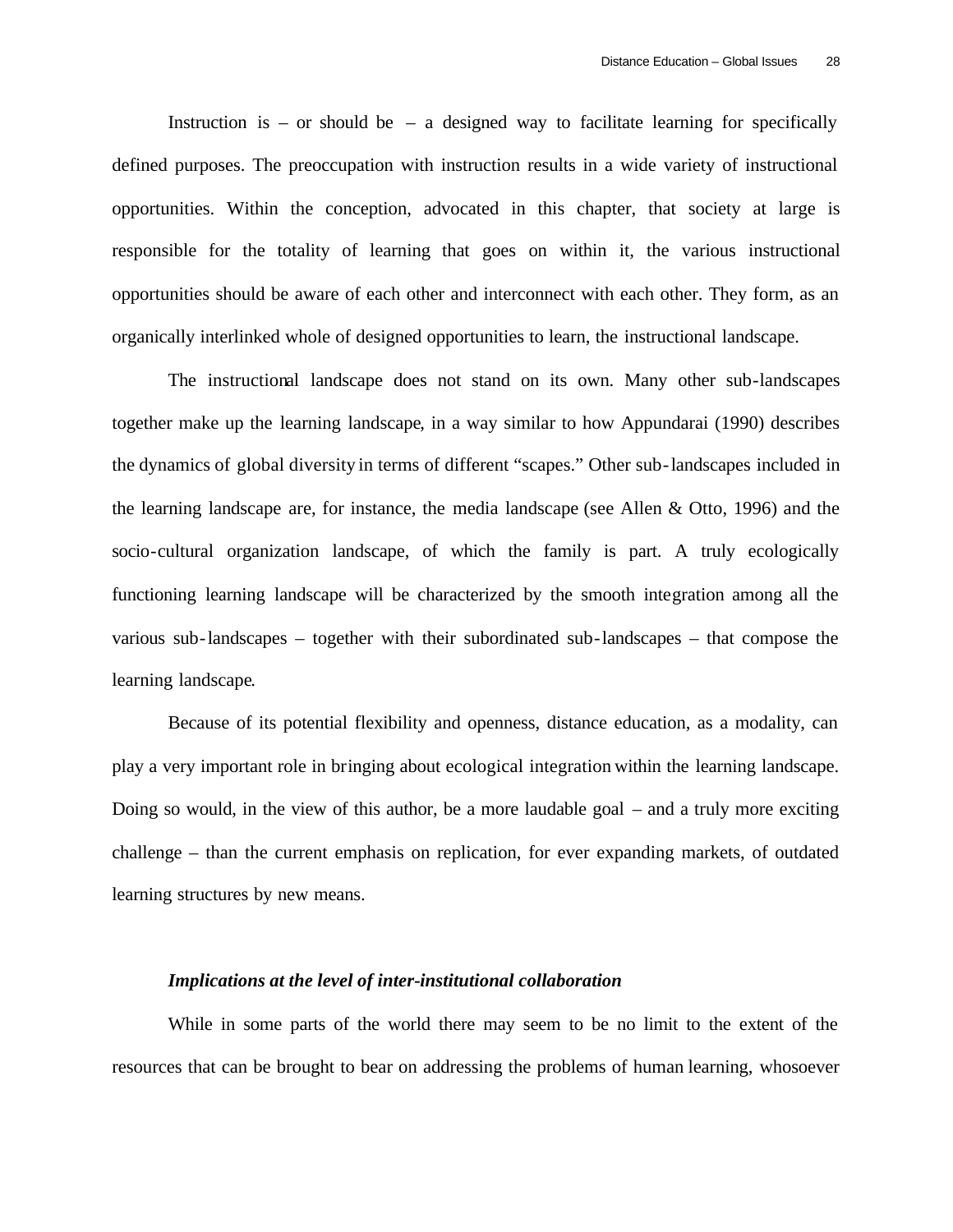takes the trouble to look at the world at large will soon discover that there is an important challenge in creating sustainable solutions that benefit large numbers of people. Sustainability in this context means that the cost of what we do at a particular time will not be charged to a future we are unable or unwilling to visualize or take responsibility for. It should also be noted that solutions that benefit many people do not necessarily have to rely on mass-produced and massdelivered options.

There is enormous potential for promoting and facilitating learning in the networking of those who have a passion to learn (e.g. Rossman, 1993). This applies to both individuals and institutions. Anything that detracts from the likelihood that inter-institutional collaboration would occur, such as the artificial opposition between learning at a distance and in the face-toface mode, is thus counter to exploring this potential.

The tendencies of some institutional environments towards expansion (e.g. Daniel, 2000, July), sometimes through the merger with smaller entities, may seem to contribute to creating larger networks. However, there is the risk that the strong presence of large conglomerates reduces the diversity of the learning landscape, thus taking away one of the most powerful resources in the learning habitat. To the extent that the learning landscape functions in ecologically sound ways, in other words, to the extent that diverse sub-landscapes are the active ingredients of the learning landscape, such homogenizing forces may be counteracted by heterogeneous dialogues resulting from interaction with different ideological and cultural traditions (Appadurai, 1990).

There may, as yet, not be enough evidence to draw conclusions as to how the various tendencies towards globalization will affect diversity. It would be prudent, though, to keep an open eye towards what may be happening and to assess such possible impact on an ongoing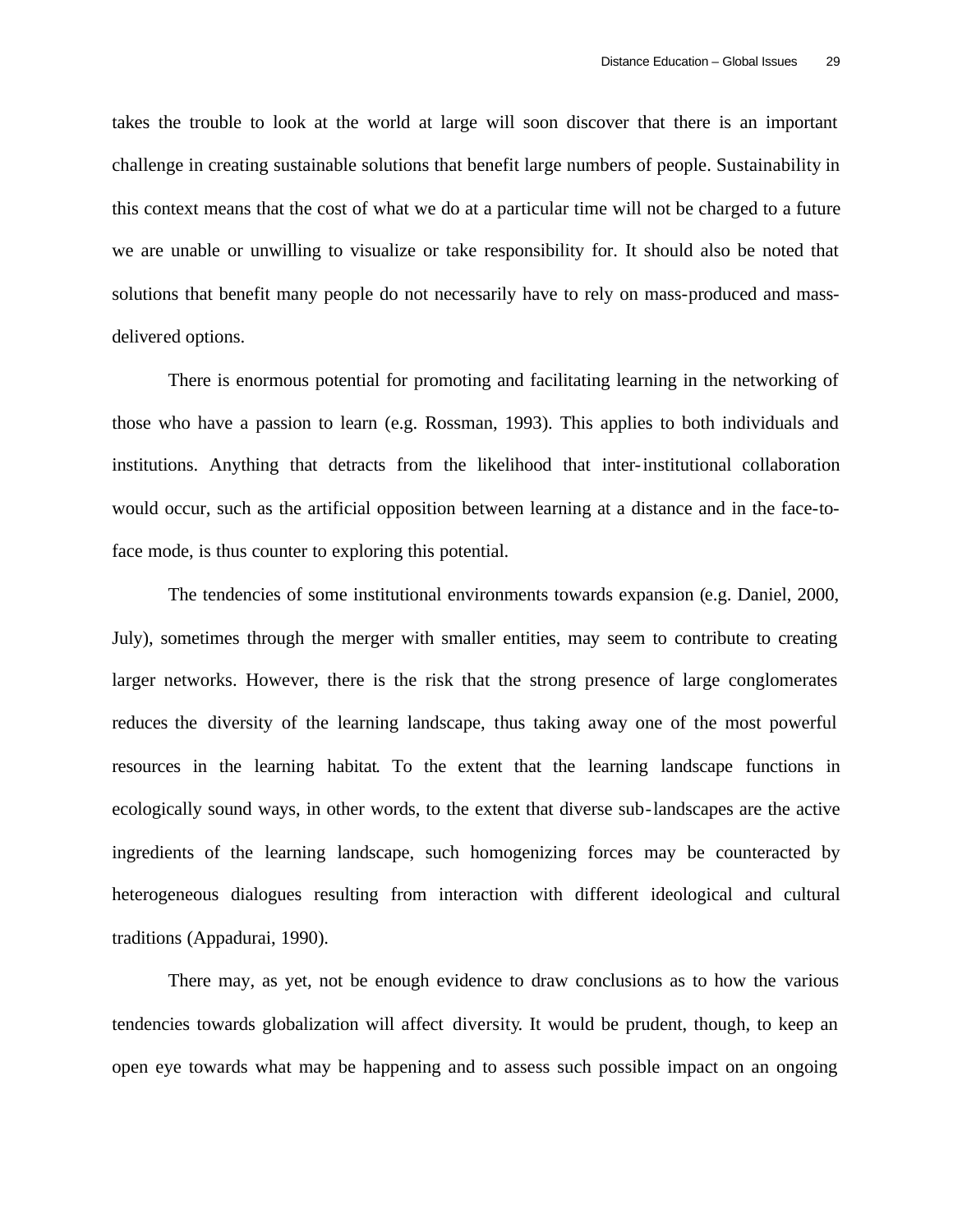basis. It is equally prudent to encourage ways of networking that deliberately thrive on diversity, i.e. multi-nodal collaboration among institutions that have a distinct identity, as opposed to building networks that are run out of a central node.

Against the backdrop of the above cautionary remarks, I posit that increased networking around the globe is an important condition for the formation of dynamic learning communities that are sufficiently global in outlook to become a basis for learning to live together (Delors *et al.*, 1996) with the global concerns of our time. For this to be possible, those collaborating institutions must once again become what they used to be: universities, places of inquiry not limited by the boundaries of bureaucracy and traditional divisions among disciplines. UNESCO's UNITWIN/UNESCO Chairs (n.d.) program is an interesting example in the above regard.

#### *Implications at the institutional/organizational level*

The closing observation in the previous paragraph is also the first recommendation under the present heading. The model of monolithic, bureaucratized and compartmentalized institutions dominates the institutional heritage of the 19th and 20th centuries. Such institutions now find themselves in need of becoming players in a networked environment, often having great difficulty to respond adequately to the challenge.

In using the term "universities" above, I do not intend to restrict my considerations to higher education institutions. The connection between higher education and higher learning, i.e. learning at a higher level of metacognitive awareness and capability, is rather weak, whence the meaning of the adjective "higher" in higher education seems to have little relevance as a qualifying concept for the kind of learning that is promoted by higher education institutions.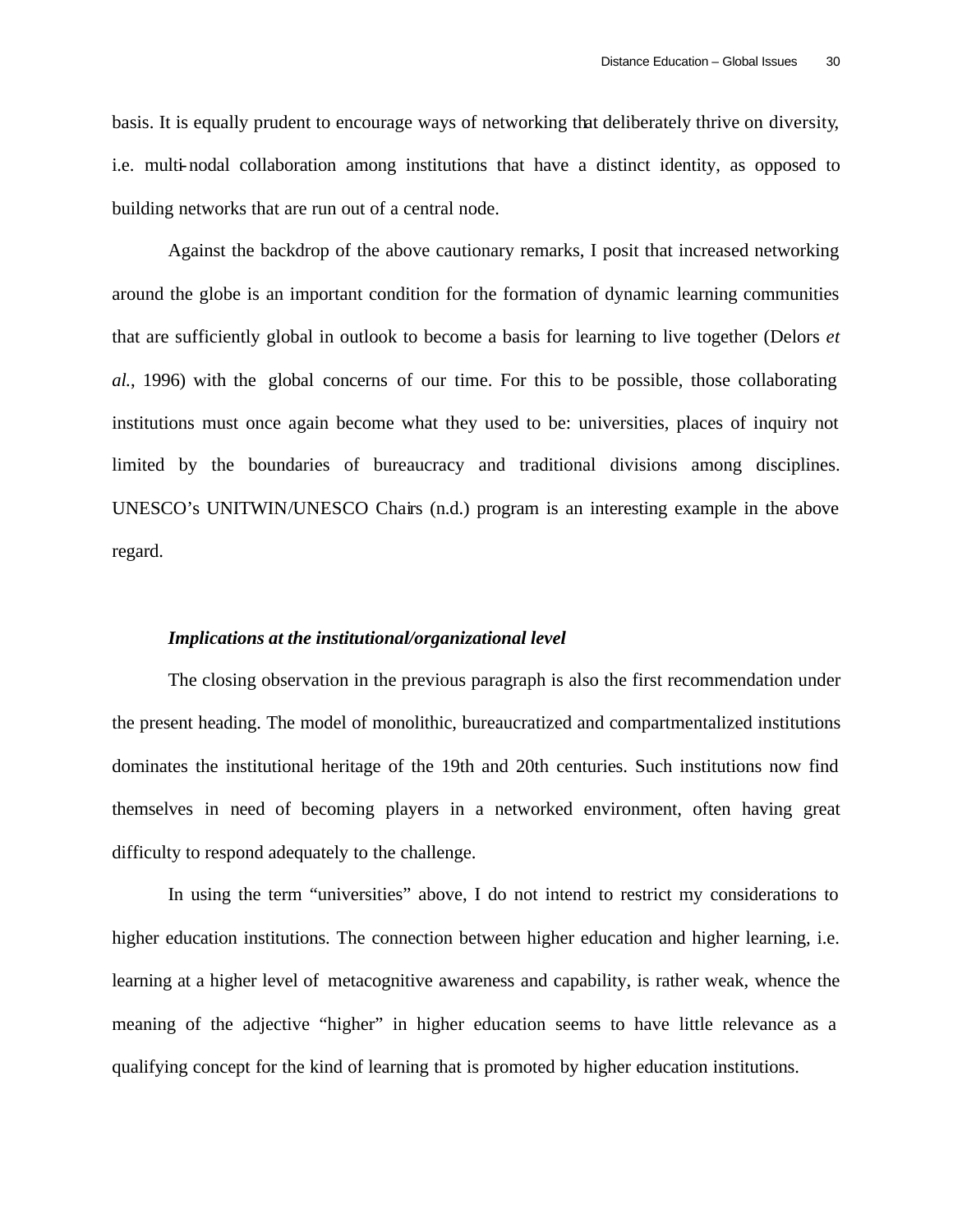To play an effective role in shaping the increasingly networked learning landscape of the 21<sup>st</sup> century, institutions whose mission is to promote and facilitate learning must enhance their ability to interact constructively with their changing environment. In terms of the redefinition of learning called for in this chapter and proposed in formal terms elsewhere (J. Visser, 2001), this means that such institutions must conceive of themselves as learning organizations. The literature in this area is vast and now so well known that there is hardly a need to mention such names as Senge (1990); Argyris (1993); Senge, Kleiner, Roberts, Ross and Smith (1994); Marquardt (1996); or Hesselbein, Goldsmith and Beckhard, Eds. (1997).

The change of attitude implied in becoming a learning organization should go hand in hand with the development of systemic awareness and abilities in the institution, both in terms of its internal processes and with regard to its role *vis-à-vis* other institutions and the learning landscape at large. It must equally focus on the profoundly human (as contrasted with bureaucratic) mission inherent in fostering learning, a particularly acute challenge for institutions whose traditions are rooted in the philosophy of the industrial era (Peters, 1994). Clearly, this is a change that affects everyone in the institution: students, faculty, administrative staff, as well as management.

## *Implications at the learning process level*

The most important implications are at the level of the learning process itself. Very little impact on our ability to deal with global issues and concerns is likely to result from our continued preoccupation with knowledge as a thing, as opposed to knowledge as a process. To reorient the learning process away from its habitual focus on acquiring isolated pieces of knowledge, the overriding vision in learning must be on problems (e.g. Jonassen, 1994; Hmelo,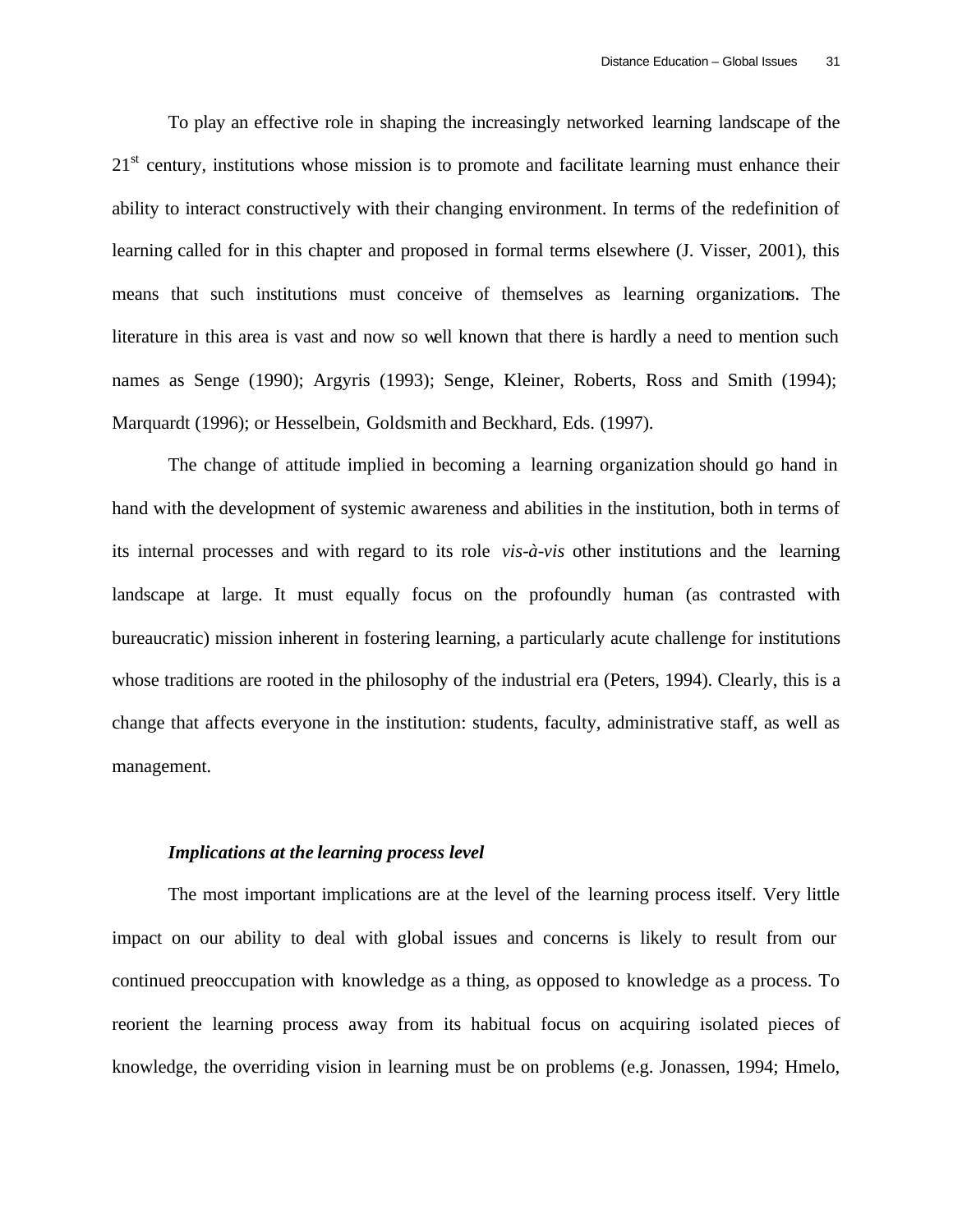1998; Bransford, Brown & Cocking, 1999 [particularly Ch. 2]), transdisciplinarity (Nicolescu, 1996 & 1999, April), and consilience (Wilson, 1998).

Reintroducing this overriding concern in our conscious efforts to promote the development of human learning does not mean a radical doing away with everything that has to do with disciplines, content-based curricula, or even rote learning of particular facts. There is abundant evidence to support the idea that such things have their relative usefulness. However, that usefulness gets reduced when it is the only focus in learning and when it cannot be embedded in a larger frame of relevance.

The overall focus on problems, transdisciplinarity and consilience is a vital condition, also, for learning to become, once again, dialogue. It is equally a prerequisite for the development of critical thinking, creativity, and the socialization and contextualization of cognition. Moreover, placing students, and those with whom they learn, eye-in-eye with the real world of whole problems and interconnected knowledge and associated emotions regarding those problems, will be most beneficial to bring back yet another important aspect of our humanity in the learning process: The fact that we function with our entire bodies; not just the neocortex.

The challenge to the distance education community in considering the above implications lies in the need to move past the customary rhetoric of cost-effectiveness and economies of scale. Such notions are based on the idea that the existing principles of instruction are adequate and merely require the redesign of the processes of their application to benefit larger audiences in affordable ways. I have tried to argue that the problems with the development of learning in the context of today's challenges are much more complex and fundamental. They require the field to be reinvented. The difficulty in meeting that challenge is rather psychological than substantial. The problems are known and the tools are there.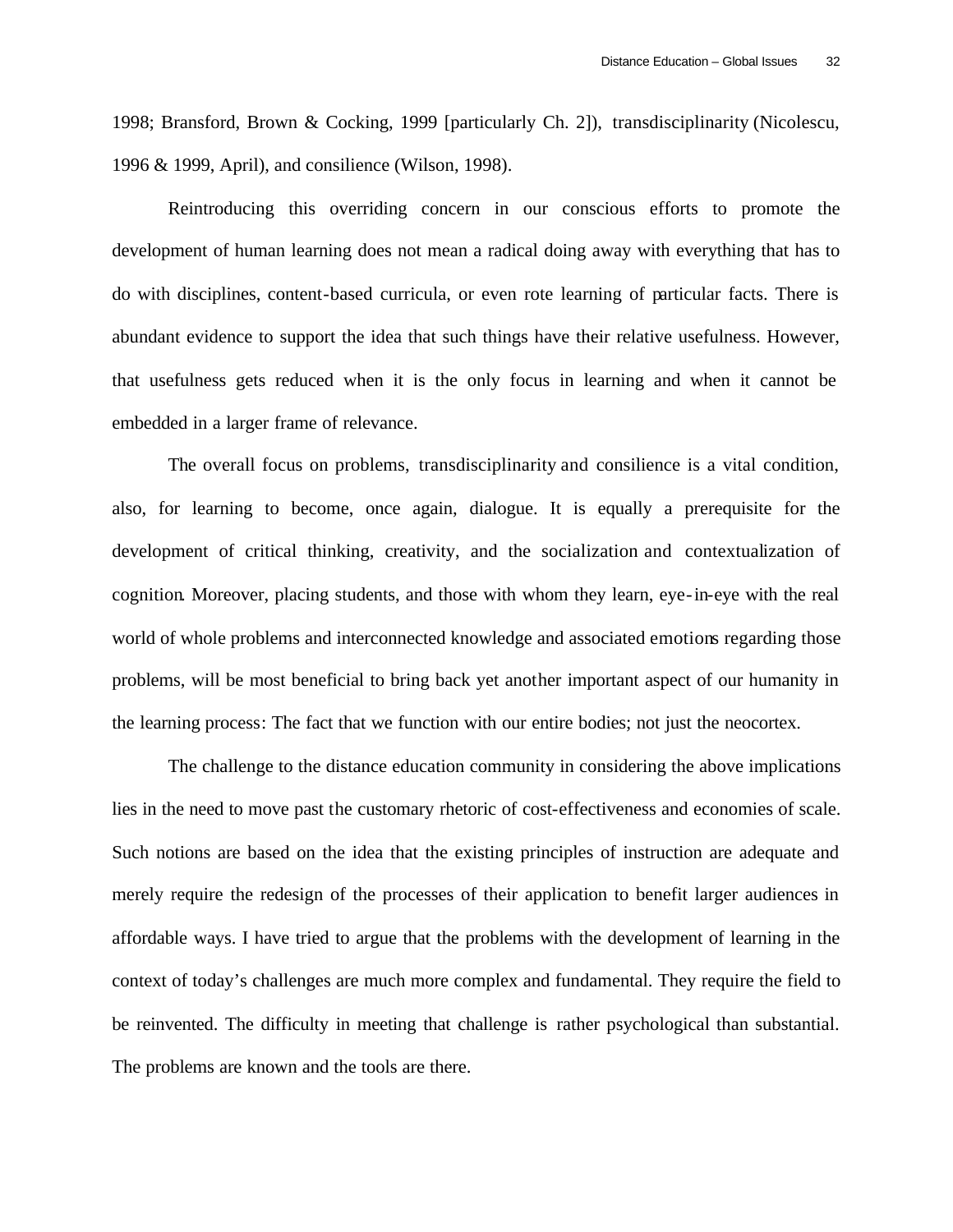# **REFERENCES**

Allen, B. S. & Otto, R. G. (1996). Media as lived environments: The ecological psychology of educational technology. In D. H. Jonassen (Ed.), Handbook of research for educational communications and technology (pp 199-225). New York, NY: Simon and Schuster Macmillan.

Appadurai, A. (1990). Disjuncture and difference in the global cultural economy. Public Culture, 2(2), 1-24.

Argyris, C. (1999). On organizational learning. Cambridge, MA: Blackwell Publishers.

Bandura, A. (1969). Principles of behavior modification. New York, NY: Holt, Rinehart and Winston.

Boorstin, D. J. (1985). The discoverers: A history of man's search to know his world and himself. New York, NY: Random House.

Bransford, J. D., Brown, A. L. & Cocking, R. R. (Eds.) (1999). How people learn: Brain, mind, experience, and school. Report of the Committee on Developments in the Science of Learning, Commission on Behavioral and Social Sciences and Education, National Research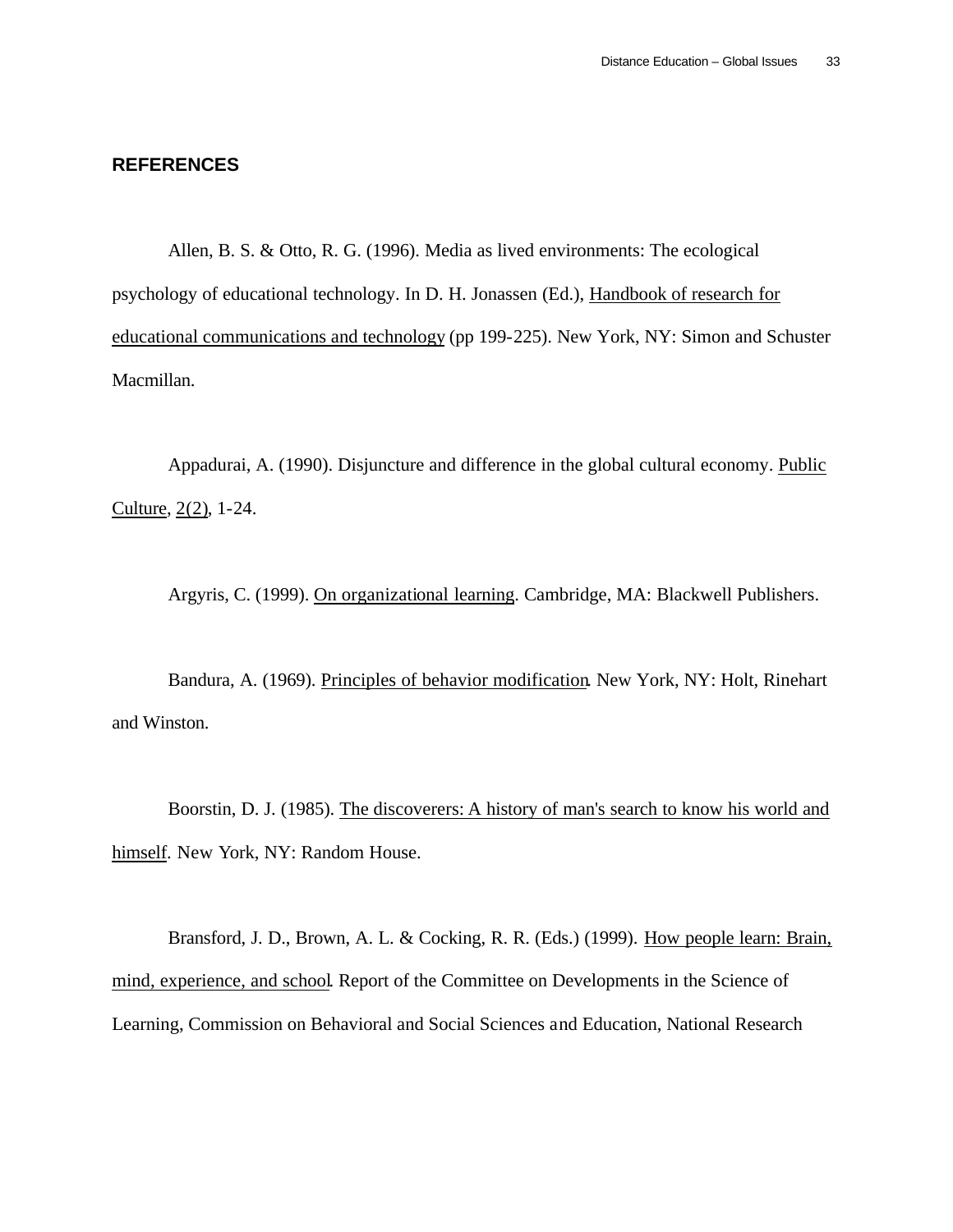Council. Washington, DC: National Academy Press.

Clarke, A. C. (1992). How the world was one: Beyond the global village. London, UK: Victor Gollancz Ltd.

Cole, M. (1991). Conclusion. In L. B. Resnick, J. M. Levine & S. D. Teasley (Eds.), Perspectives on socially shared cognition (pp. 398-417). Washington, DC: American Psychological Association.

Daniel, J. (2000, July). The university of the future and the future of universities. Paper presented at the Improving University Learning and Teaching 25th International Conference, Frankfurt, Germany [Online]. Available: http://www.open.ac.uk/vcs-speeches/ [2001, March 13].

Delors, J., Al Mufti, I., Amagi, I., Carneiro, R., Chung, F., Geremek, B., Gorham, W., Kornhauser, A., Manley, M., Padrón Quero, M., Savané, M-A., Singh, K., Stavenhagen, R., Suhr M.W. & Zhou N. (1996). Learning: The treasure within. Report to UNESCO of the International Commission on Education for the Twenty-first Century. Paris, France: UNESCO.

Edström, L. O., Erdos, R. & Prosser, R. (Eds.) (1970). Mass education: Studies in adult education and teaching by correspondence in some developing countries. Stockholm, Sweden: The Dag Hammerskjöld Foundation.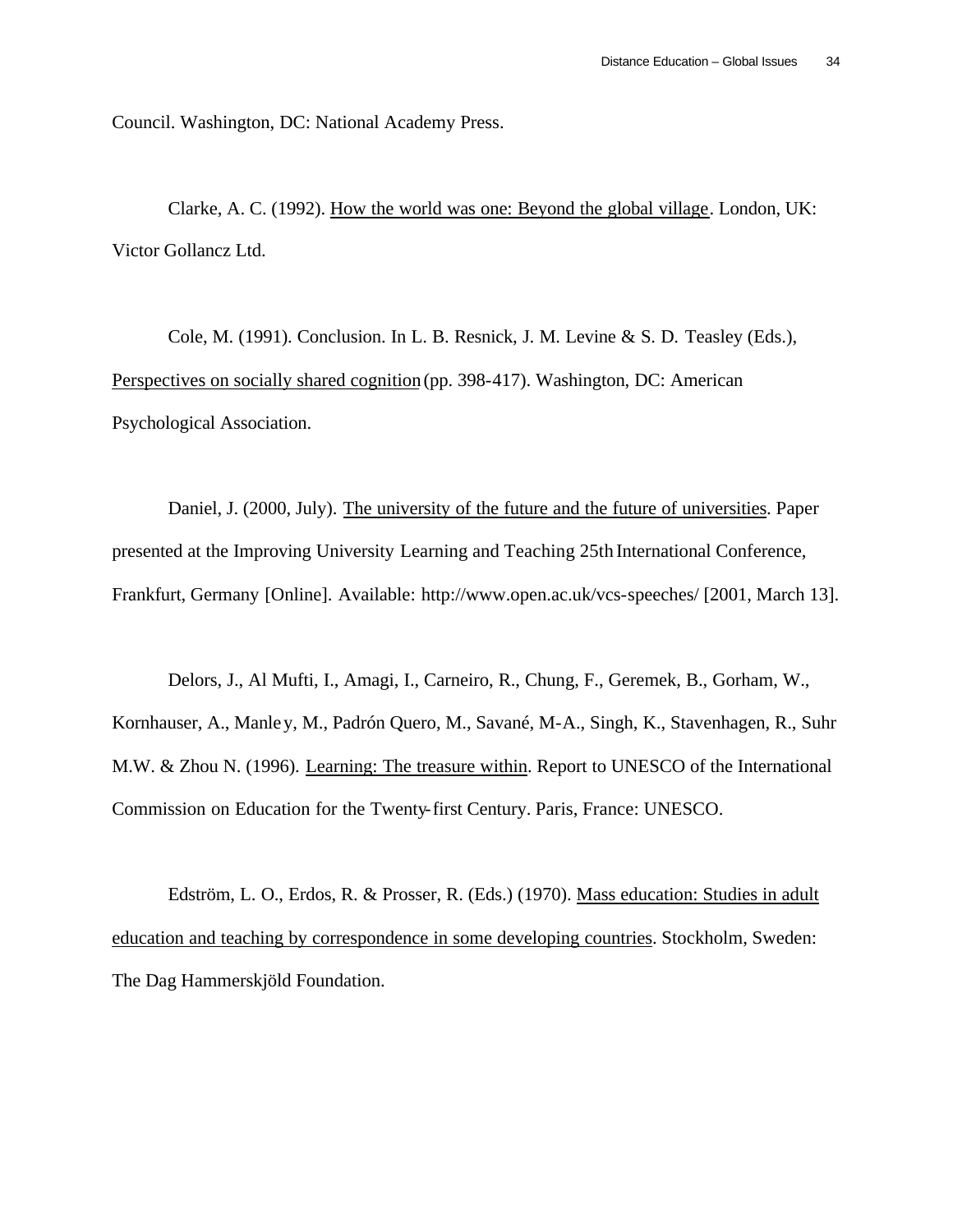Encyclopaedia Britannica (1999). *Encyclopaedia Britannica CD 99: Knowledge for the information age*. *Multimedia edition,* [CD-ROM].

Erdos, R. F. (1967). Teaching by correspondence (a UNESCO Source Book). London, UK: Longmans, Green & Co Limited; Paris, France: UNESCO.

Faure, E., Herrera, F., Kaddoura, A-R., Lopes, H., Petrovsky, A. V., Rahnema, M. & Ward, F. C. (1972). Learning to be: The world of education today and tomorrow. Report to UNESCO of the International Commission on the Development of Education. Paris, France: UNESCO.

Feldman, D. H. (2000). Foreword. In V. John-Steiner, *Creative collaboration* (pp. ixxiii). New York, NY: Oxford University Press, Inc.

Gagné, R. M. (1970/1985). The conditions of learning  $(1<sup>st</sup>/4<sup>th</sup>$  ed.). New York, NY: Holt, Rinehart and Winston.

Gagné, R. M. & Briggs, L. J. (1974). Principles of instructional design. New York, NY: Holt, Rinehart and Winston.

Gell-Mann, M. (1994). The quark and the jaguar: Adventures in the simple and the complex. New York, NY: W. H. Freeman and Company.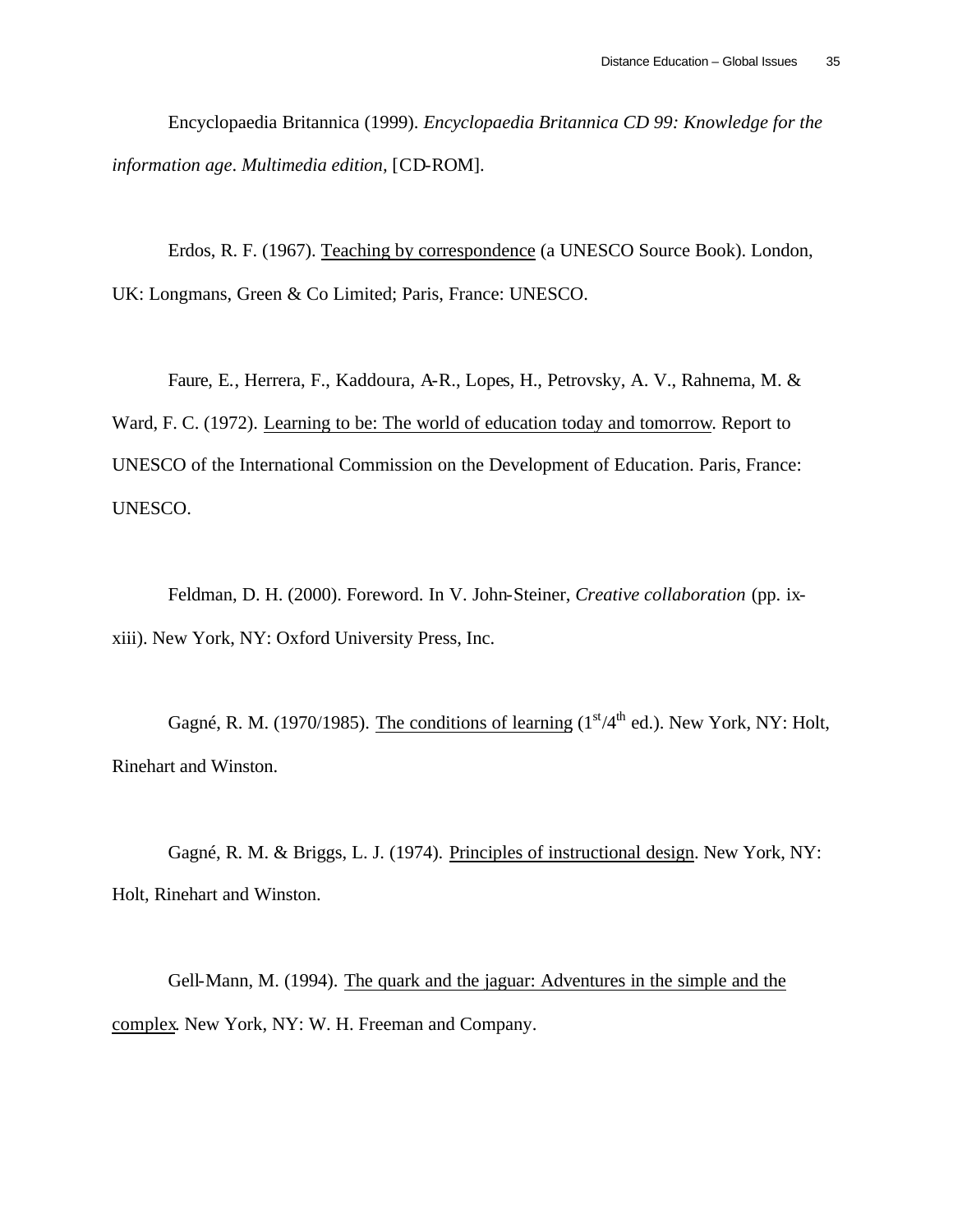Gell-Mann, M. (1995). What is complexity? Complexity 1(1), 16-19.

Gove, P. B. (Ed.) (1993). Webster's third new international dictionary of the English language. Unabridged edition. Springfield, MA: Merriam-Webster, Inc.

Gunawardena, C. N. (1995). Social presence theory and implications for interaction and collaborative learning in computer conferences. International Journal of Educational Telecommunications, 1(2/3), 147-166.

Hesselbein, F., Goldsmith, M. & Beckhard, R. (Eds.) (1997). The organization of the future. San Francisco, CA: Jossey-Bass Publishers.

Hmelo, C.E. (1998). Problem-based learning: Effects on the early acquisition of cognitive skill in medicine. The Journal of the Learning Sciences, 7(2), 173-208.

Holland, J. H. (1995). Can there be a unified theory of complex adaptive systems? In H. J. Morowitz & J. L. Singer (Eds), The mind, the brain, and complex adaptive systems. Proceedings Volume XXII, Santa Fe Institute, Studies in the Sciences of Complexity. Reading, MA: Addison-Wesley Publishing Company.

Jamison, D. T. & McAnany, E. G. (1978). Radio for education and development. Beverly Hills, CA: Sage Publications.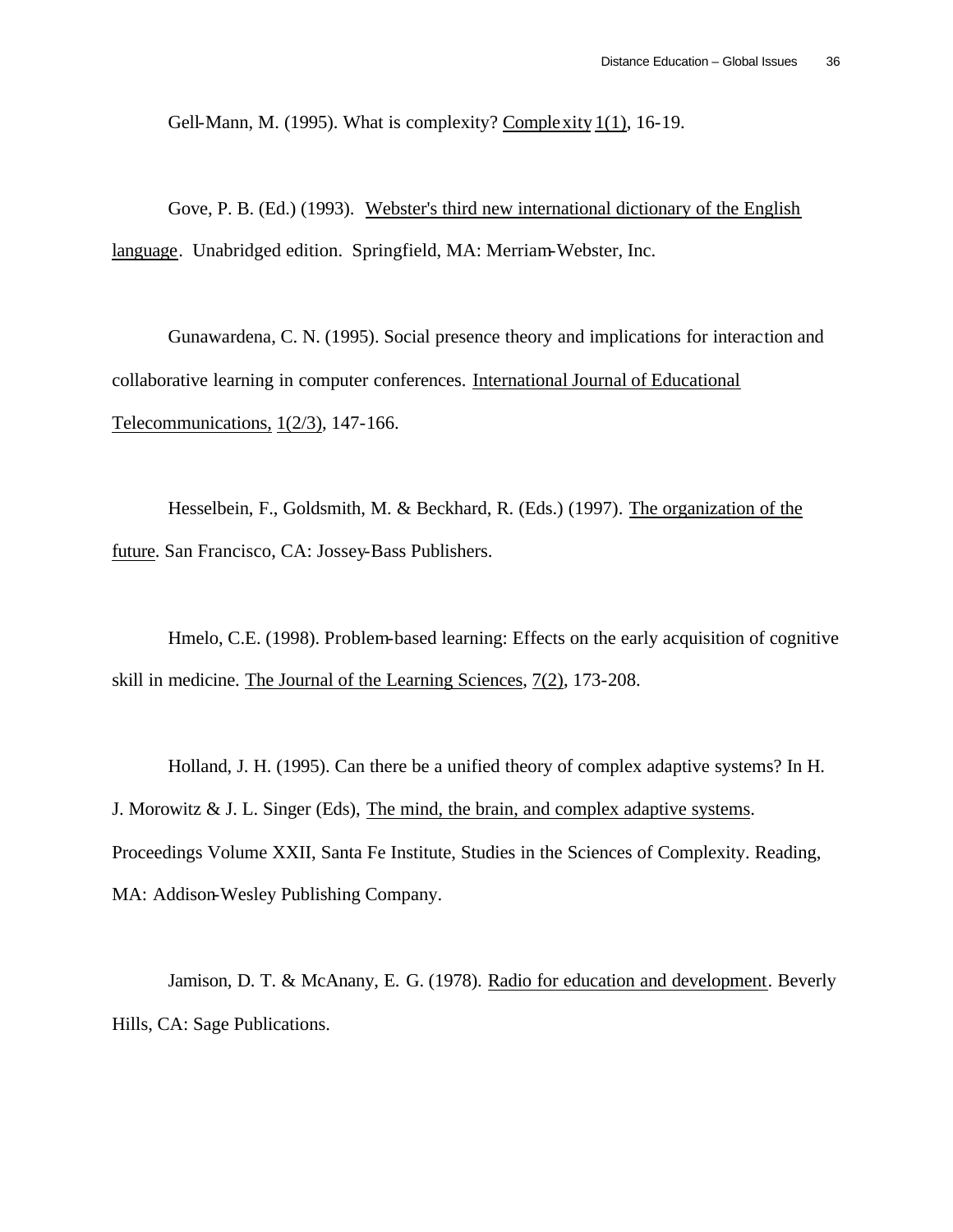Jamison, D. T., Klees, S. J. & Wells, S. J. (1978). The costs of educational media:

Guidelines for planning and evaluation. Beverly Hills, CA: Sage Publications.

John-Steiner, V. (2000). Creative collaboration. New York, NY: Oxford University Press, Inc.

Jonassen, D. (1994). Instructional design models for well-structured and ill-structured problem solving learning outcomes. Educational Technology Research & Development, 45(1) 65-94.

Koestler, A. (1959). The sleepwalkers: A history of man's changing vision of the universe. London, UK: Hutchinson.

Koestler, A. (1989, originally published in 1967). The ghost in the machine, London, UK: The Penguin Group.

Learning Development Institute. (2001). Web site of the Learning Development Institute [Online]. Available: http://www.learndev.org [2001, February 26].

Learning Without Frontiers. (2000). Web site of UNESCO's Learning Without Frontiers program [Online]. Available: http://www.unesco.org/education/lwf/ [2001, February 26].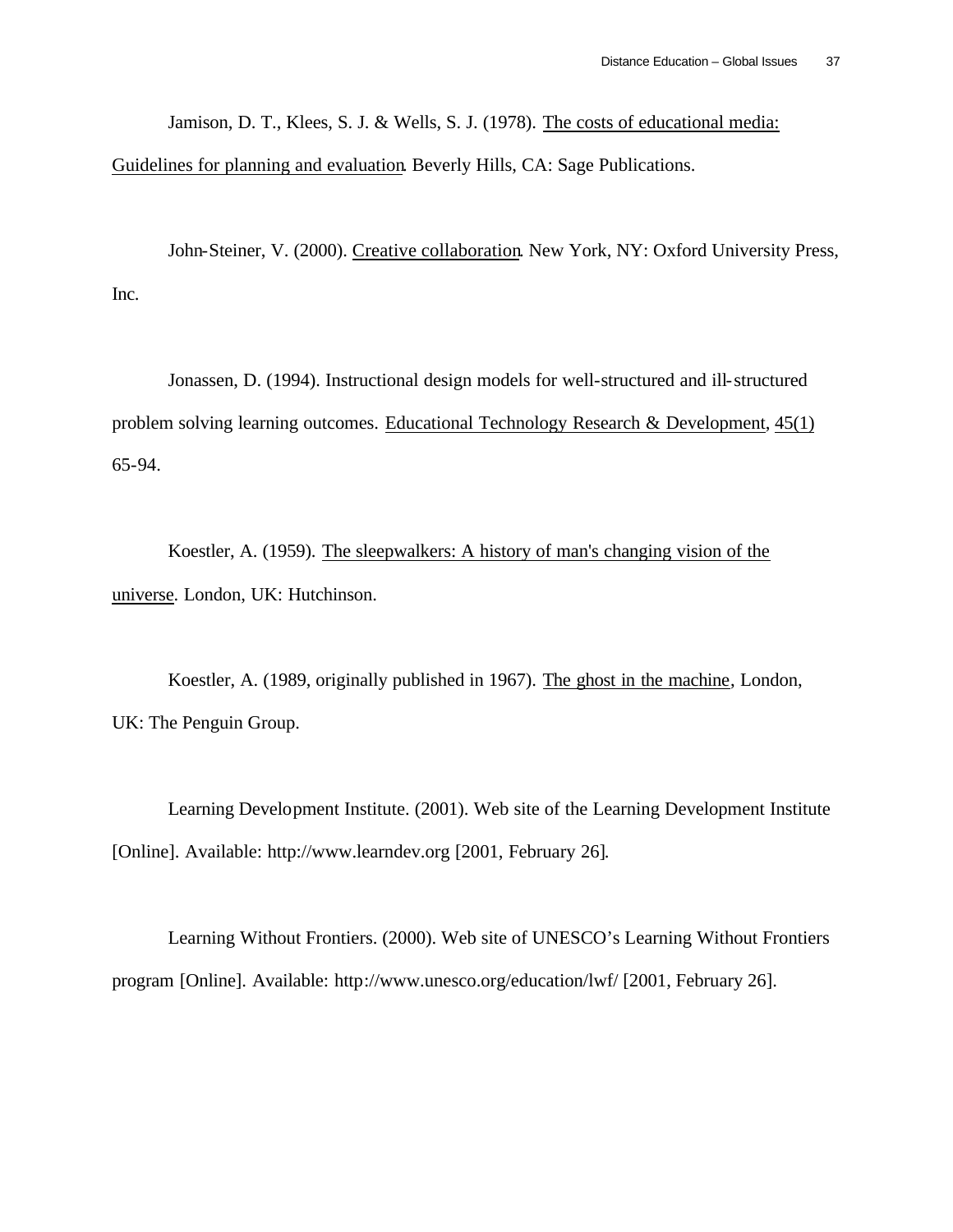Lederman, L. M. (1999, April). On the threshold of the  $21<sup>st</sup>$  century: Comments on science education. Paper presented at the Symposium on Overcoming the underdevelopment of learning (J. Visser, Chair) at the Annual Meeting of the American Educational Research Association, Montreal, Canada [Online]. Available: http://www.learndev.org/dl/lederman\_f.pdf [2001, January 18].

Levin, S. A. (1999). Fragile dominion: Complexity and the commons. Reading, MA: Perseus Books

Marquardt, M. J. (1996). Building the learning organization. New York, NY: McGraw Hill.

Meaning of Learning [MOL] project (n.d.). In search of the meaning of learning (J. Visser, Chair). Presidential Session at the International Conference of the Association for Educational Communications and Technology, Denver, CO (October 2000) [Online]. Available: http://www.learndev.org/MoL.html [2001, January 26].

Nickerson, R. S. (1993). On the distribution of cognition: Some reflections. In G. Salomon (Ed.), Distributed cognitions: Psychological and educational considerations. Cambridge, UK: Cambridge University Press.

Nicolescu, B. (1996). La transidiciplinarité—Manifeste (Transdisciplinarity—A Manifesto). Paris: Éditions du Rocher.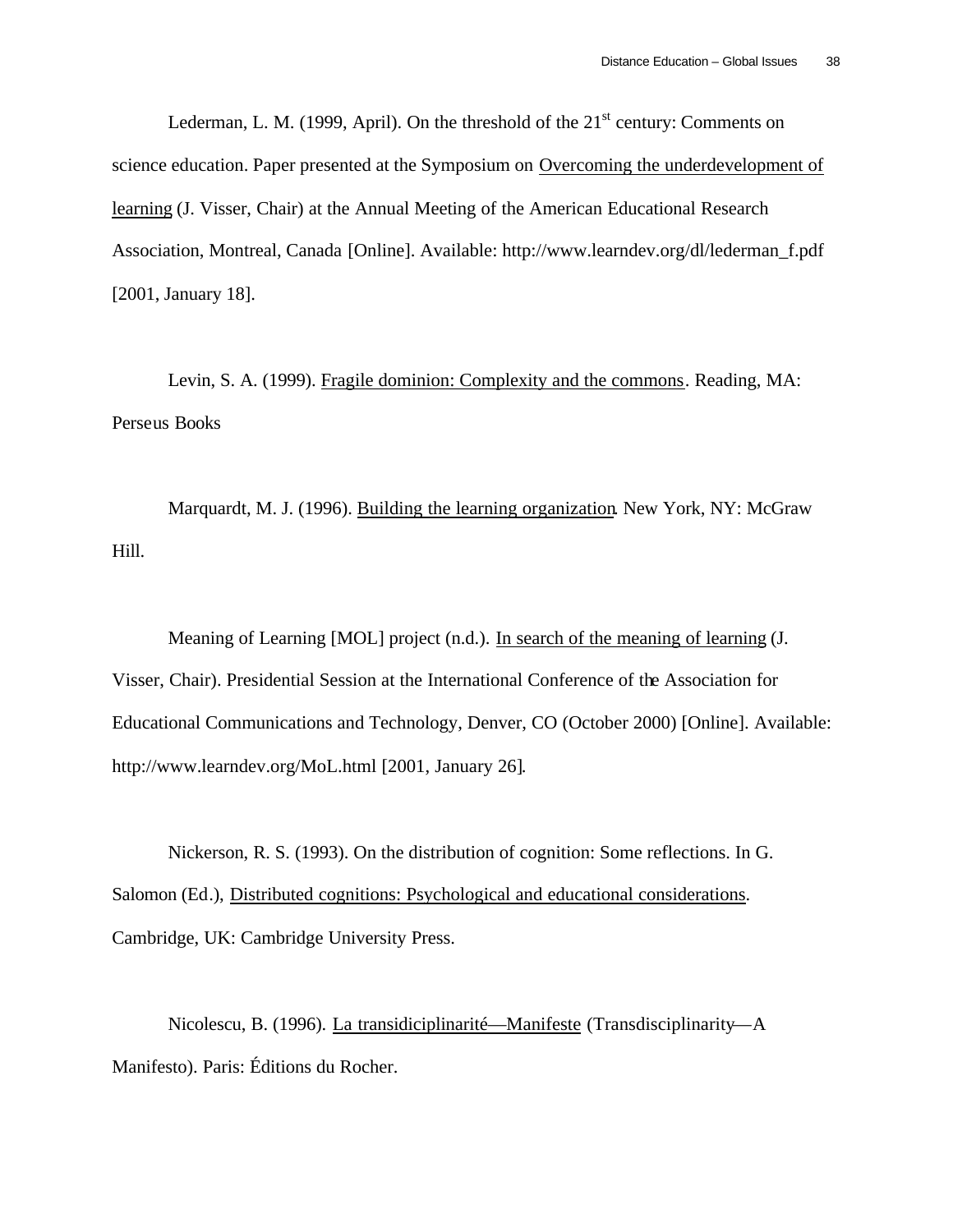Nicolescu, B. (1999, April). The transdisciplinary evolution of learning. Paper presented at the Symposium on Overcoming the underdevelopment of learning (J. Visser, Chair) at the Annual Meeting of the American Educational Research Association, Montreal, Canada [Online]. Available: http://www.learndev.org/dl/nicolescu\_f.pdf [2001, March 13].

Pais, A. (1991). Niels Bohr's times, in physics, philosophy and polity. Oxford, UK: Clarendon.

Pais, A. (1997). A tale of two continents: A physicist's life in a turbulent world. Princeton, NJ: Princeton University Press.

Pérez de Cuéllar, J., Arizpe, L., Fall, Y. K., Furgler, K., Furtado, C., Goulandris, N., Griffin, K., ul Haq, M., Jelin, E., Kamba, A., Magga, O-H., Mikhalkov, N., Nakane C. & Takla, L. (1996). Our creative diversity. Report of the World Commission on Culture and Development. Paris, France: UNESCO.

Perraton, H. (Ed.) (1976). Food from learning: The International Extension College 1971- 1976. Cambridge, UK: International Extension College.

Perutz, M. (1998). *I wish I'd made you angry earlier: Essays on science, scientists and* humanity. New York, NY: Cold Spring Harbor Laboratory Press.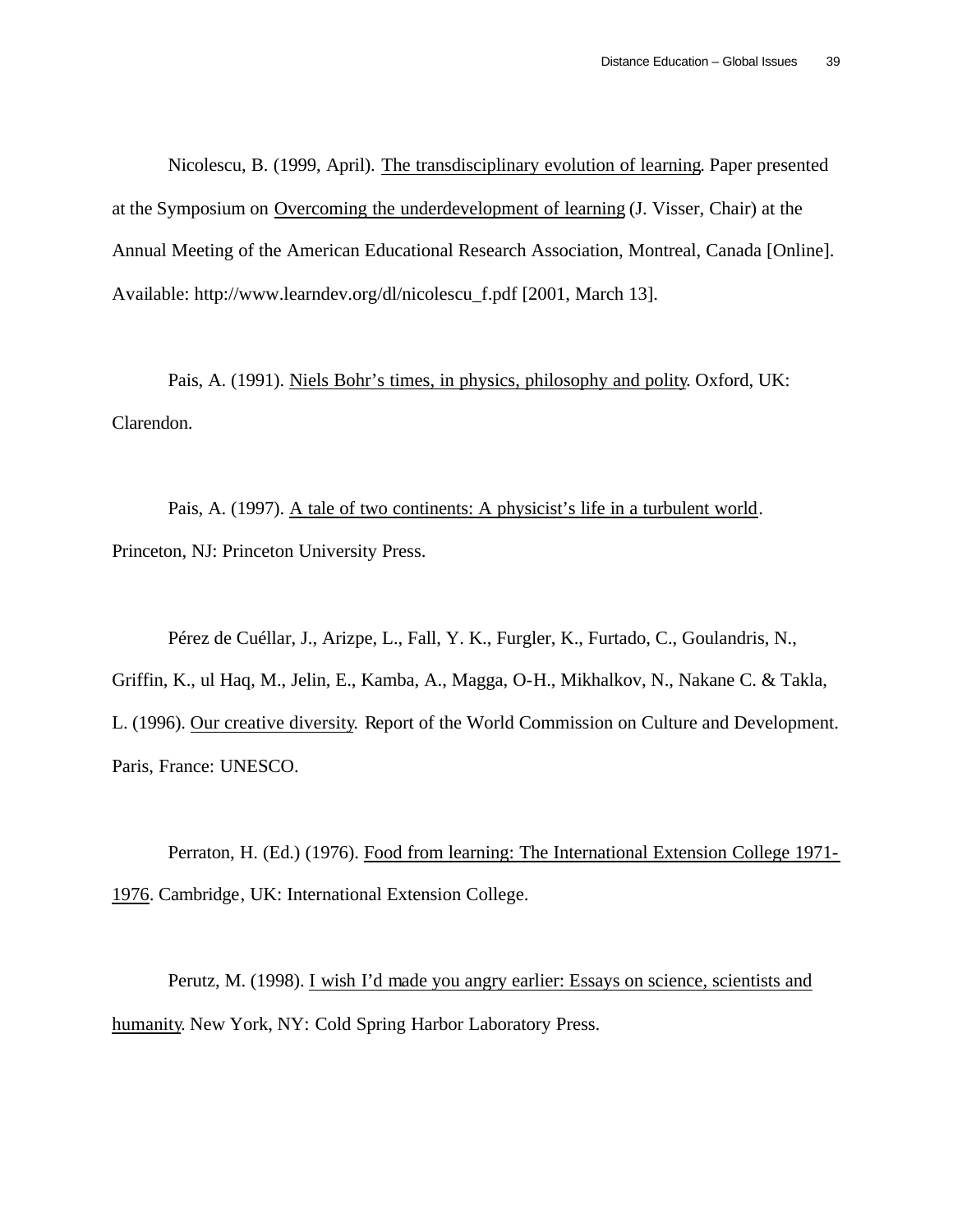Peters, O. (1994). Distance education and industrial production: A comparative interpretation in outline (1967). In D. Keegan (Ed.), The industrialization of teaching and learning (pp. 107-127). London, UK: Routledge.

Rossman, P. (1993). The emerging worldwide electronic university: Information age global higher education. Praeger studies on the  $21<sup>st</sup>$  century. Westport, CT: Praeger.

Schramm, W. (1977). Big media, little media: Tools and technologies for instruction. Beverly Hills, CA: Sage Publications.

Sakaiya, T. (1991). The knowledge-value revolution, or, a history of the future (p.111). Tokyo, Japan: Kodansha International Ltd., originally published in 1985 in Japanese by PHP Kenkyujo, Kyoto, Japan as *Chika kakumei*.

Salomon, G. (Ed.) (1993). Distributed cognitions: Psychological and educational considerations. Cambridge, UK: Cambridge University Press.

Salomon, G. (2000, June). It's not just the tool, but the educational rationale that counts. Invited keynote address at the 2000 Ed-Media Meeting, Montreal, Canada [Online]. Available: http://construct.haifa.ac.il/~gsalomon/edMedia2000.html [2001, January 20].

Senge, P. M. (1990). The fifth discipline: The art and practice of the learning organization. New York, NY: Doubleday.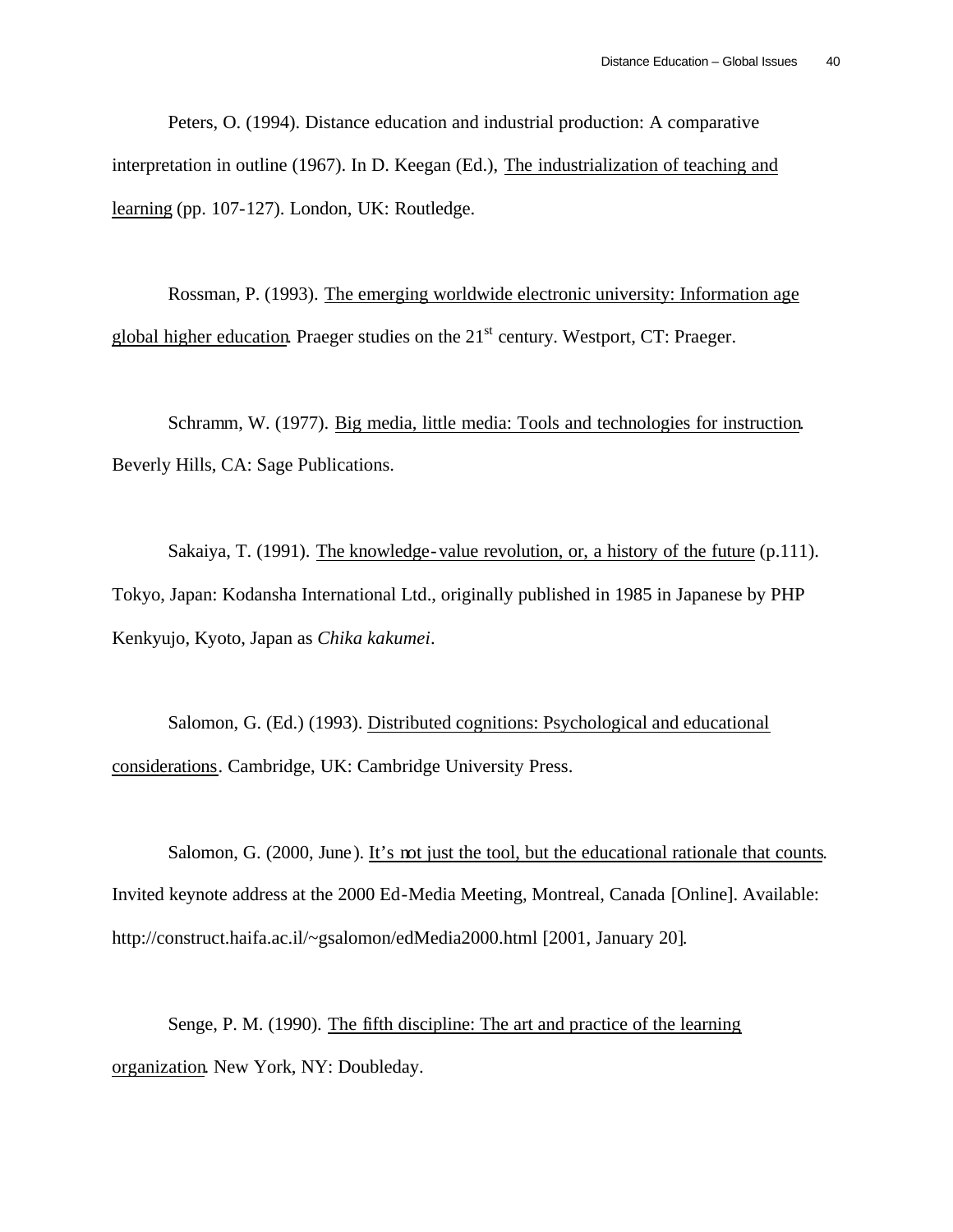Senge, P. M., Kleiner, A., Roberts, C., Ross, R. B. & Smith, B. J. (1994). The fifth discipline fieldbook: Strategies and tools for building a learning organization. New York, NY: Doubleday.

Simonson, M. (2000). Making decisions: The use of electronic technology in online classrooms. New Directions for Teaching and Learning, 84 (pp 29-34).

Ulam, S. (1991). Adventures of a mathematician. Berkeley, CA: University of California Press.

UNESCO (2000). World education report 2000 – The right to education: Towards education for all throughout life. Paris, France: UNESCO Publishing.

UNESCO (2001, February). *Report on the UNESCO programme – Learntec 2001*. Report of the international expert meeting held in conjunction with Learntec 2001 in Karlsruhe, Germany.

UNESCO: International Institute for Educational Planning (1967a). New educational media in action: Case studies for planners  $- I$ , II & III. Paris, France: United Nations Educational, Scientific and Cultural Organization.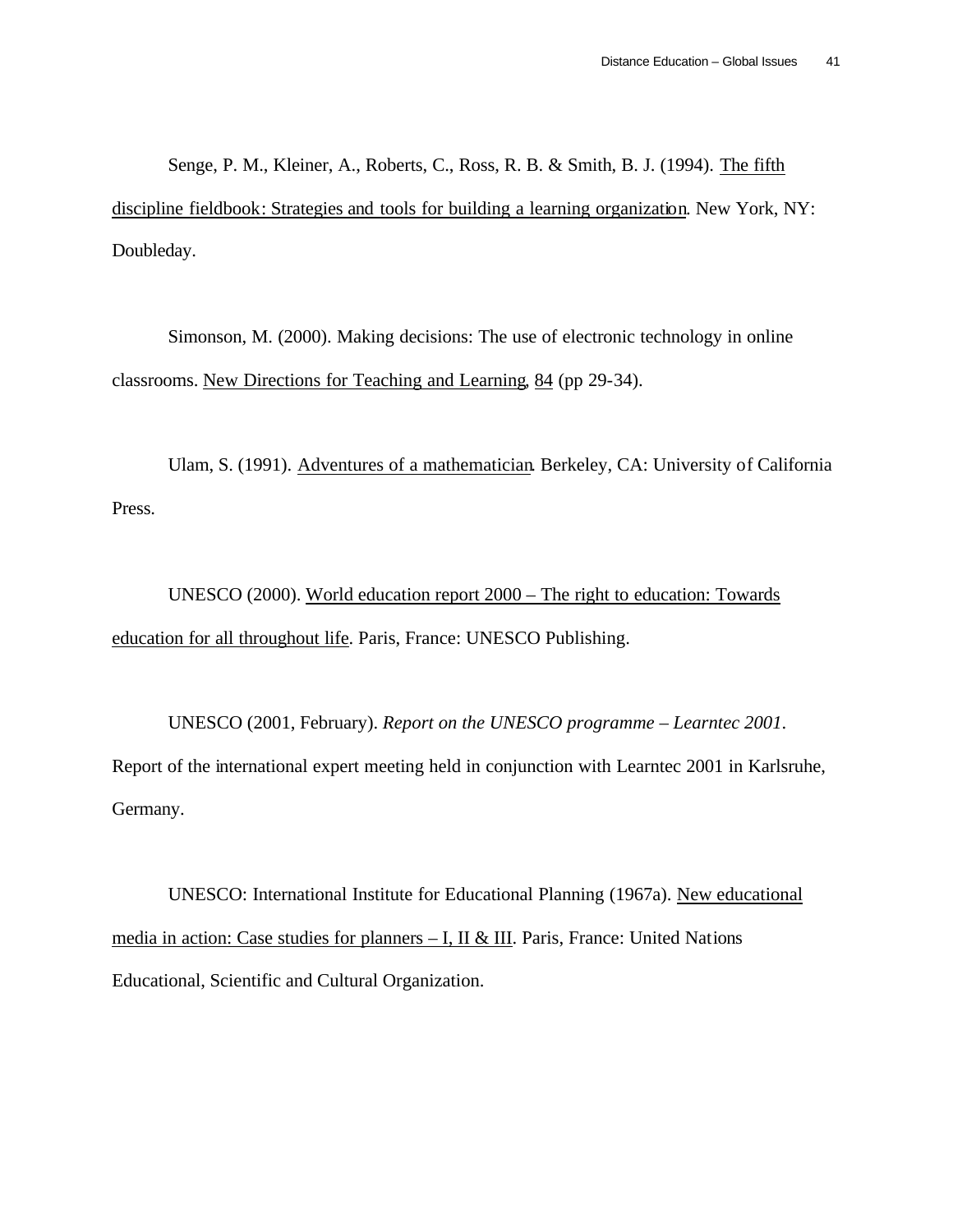UNESCO: International Institute for Educational Planning (1967b). The new media: Memo to educational planners. Paris, France: United Nations Educational, Scientific and Cultural Organization.

United Nations (1999). Declaration and programme of action on a culture of peace, General Assembly Resolution A/53/243. New York, NY: United Nations.

UNITWIN/UNESCO Chairs (n.d.) Web site of UNESCO's UNITWIN/UNESCO Chairs program [Online]. Available: http://www.unesco.org/education/educprog/unitwin/index.html [2001, March 13].

Visser, J. (2000, November). Learning in the perspective of complexity. Paper presented at the Santa Fe Institute, Santa Fe, NM [Online]. Available: http://www.learndev.org/SantaFe.html [2001, March 10].

Visser, J. (2001). Integrity, completeness and comprehensiveness of the learning environment: Meeting the basic learning needs of all throughout life. In D. N. Aspin, J. D. Chapman, M. J. Hatton, & Y. Sawano (Eds.), International Handbook of Lifelong Learning (pp. 447-472). Dordrecht, The Netherlands: Kluwer Academic Publishers.

Visser, J., Berenfeld, B., Burnett, R., Diarra, C. M., Driscoll, M. P., Lederman, L. M., Nicolescu, B., Tinker, R. (1999, April). Overcoming the underdevelopment of learning.